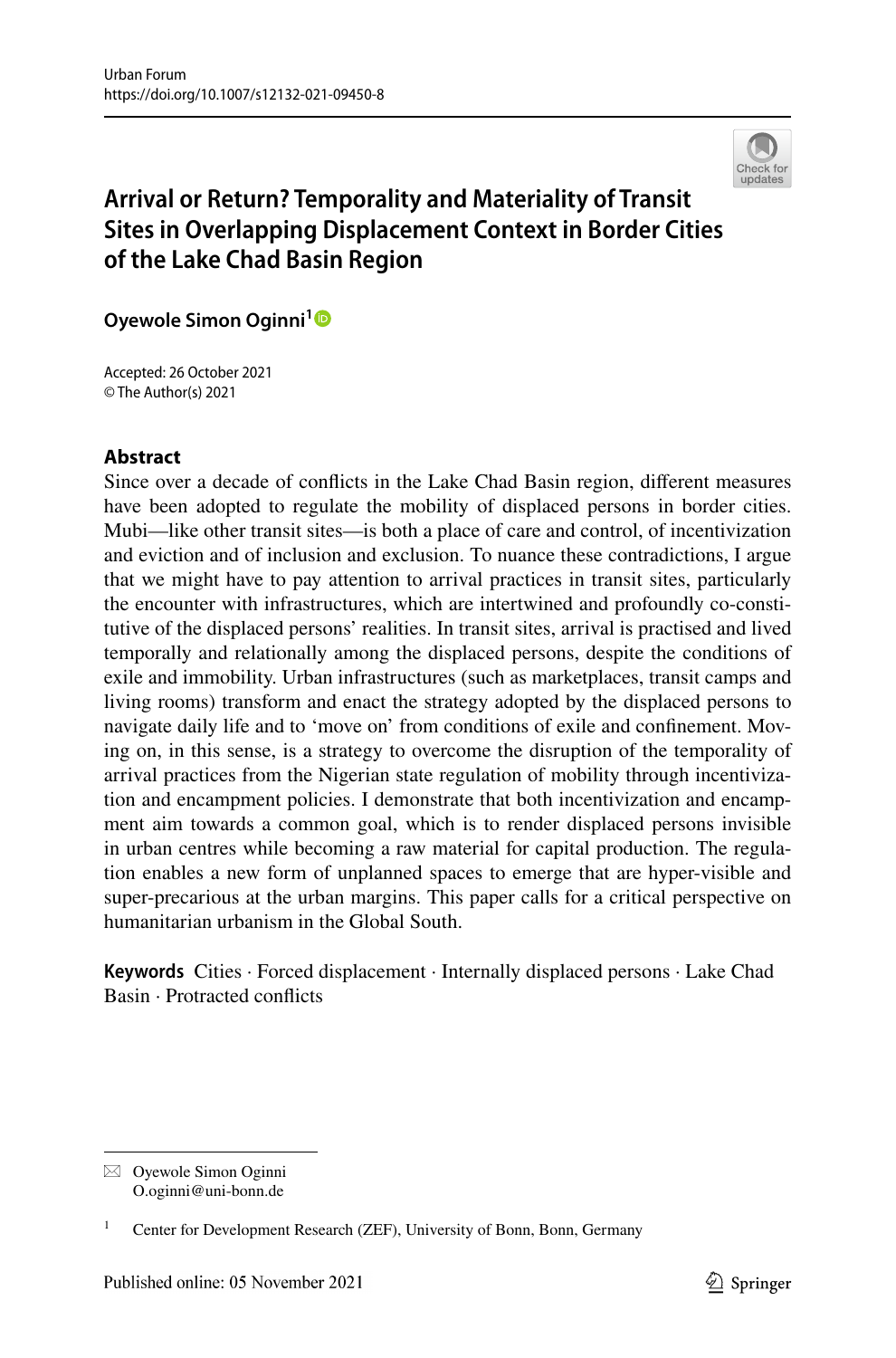## **Introduction**

The nature, scale and complexity of forced displacement have come under intense scrutiny in the last two decades. This is not unconnected to the increasingly growing population of displaced people globally and the changing character of humanitarian crisis temporally and spatially (Amrith, [2017](#page-18-0); Sanyal, [2014b\)](#page-21-0). Between 2010 and 2020, the global displaced population has almost doubled, from 41 million to 79.5 million (UNHCR, [2020\)](#page-21-1). About 85% of the displaced population is found in the Global South, most of which resides in cities, towns and peri-urban areas or suburbs (Lenner & Turner, [2019](#page-19-0); UNHCR, [2020\)](#page-21-1). It is therefore important to bridge humanitarian and development boundaries in urban areas facing crisis to enable a smooth transition from the preconditions of confict.

African cities are not an exception to protracted conficts (Jansen, [2016;](#page-19-1) Macdonald & Porter, [2021](#page-20-0); L. Pech & Lakes, [2017](#page-20-1)). Recently, the border cities in the Lake Chad Basin (LCB) region have become a site of a humanitarian crisis due to a cycle of confict and fragility (Magrin et al., [2018;](#page-20-2) Oginni et al., [2020;](#page-20-3) Ruppel & Funteh, [2019](#page-21-2)). The violent conficts with the non-state armed groups initially started in northeast Nigeria in 2009 but later expanded into Cameroon, Niger and Chad. Since the insurgency, over 4.8 million people have been forcibly displaced from their homes (International Organization for Migration, [2019](#page-19-2)). In 2016, a Multinational Joint Taskforce was established by the governments of the four countries on a joint counterterrorism operation, which led to the reclaiming of most cities previously controlled by the armed groups in the region (Onapajo & Ozden, [2020](#page-20-4)).

After 8 months of the joint counterinsurgency operation, the Nigerian government hastily declared that the armed groups had been "technically defeated" and initiated an agreement with the Cameroon government on the safe return of 260,000 Nigerian refugees in its territory (ICRC, [2018\)](#page-19-3). The internally displaced person (IDP) camps in northeast Nigeria were centralized while the transit sites hosting refugee returnees and IDP returnees in border cities such as the Mubi Burnt Brick Factory (MBBF) camp were shutdown (ICRC, [2016](#page-19-4), [2018\)](#page-19-3). However, the hope of surviving the present and navigating an uncertain future oscillates between forced mobility and immobility, conditioned and structured by the institutional forms of power (Brun, [2015](#page-19-5); Hänsch, [2020](#page-19-6)). Most rural parts of the LCB region remain a battlefeld, where the armed groups and state military forces test frepower. The armed groups still have some control over territory in rural border communities (Onapajo & Ozden, [2020](#page-20-4)). For this reason, there has been a massive infux of displaced populations from borderlines into the border cities in the region.

This paper argues that transit sites are intertwined with, and profoundly coconstitutive of, agentic actions and the displaced persons' realities. I demonstrate this by analysing the conditioning of arrival practices temporarily, but also spatial relations in transit sites in border cities of the LCB region. I particularly focus on the encounter of the displaced people with sociomaterial elements in transit sites, during which they were refugees in Maroua and then refugee returnees and IDP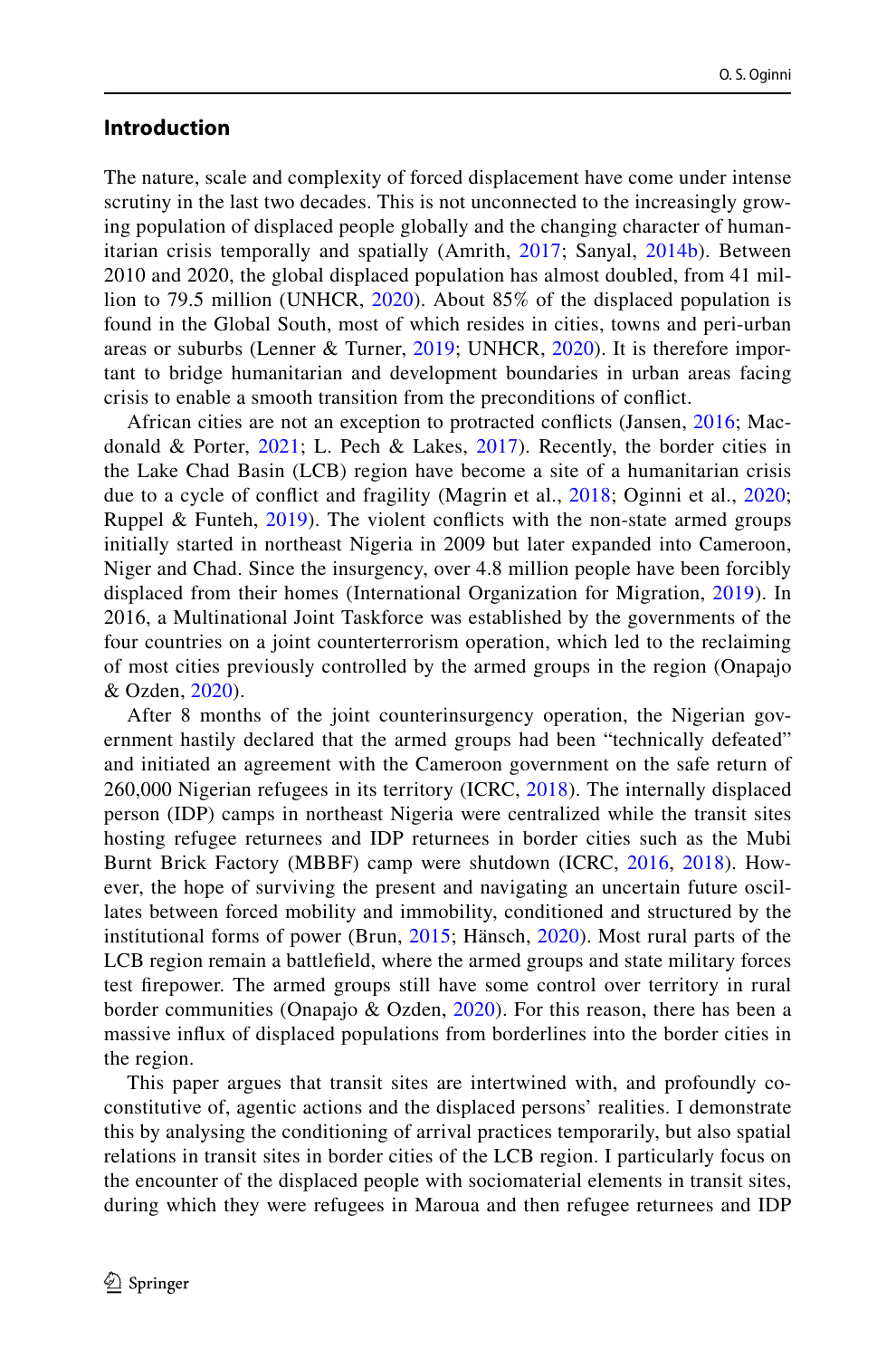returnees in Mubi. Both cities are popular transit sites hosting (un)registered refugees and IDPs in Cameroon and Nigeria, respectively. In doing so, I attempt to show not only what the actors do, think, or act during the encounter (that is, the human agentic action during waiting) in diferent transit sites, but also 'that what offers them with their actions and intentionality' (Shotter, [2014](#page-21-3)). I draw attention to the actor-networks infuencing arrival practices from the primary point of displacement at the borderlines to their present location in Mubi, Nigeria.

Despite the shift in humanitarian crisis to border cities in the LCB region, to the best of my knowledge, arrival or return practices among refugee and IDP returnees are yet to receive scholarly attention. Attempts to study protracted conficts in Africa have been made on temporalities of confnement, stuckness and imposed waiting, and how displaced persons exercise political actions as a strategy to navigate eve-ryday life during the waiting period (Jefferson et al., [2019b;](#page-19-7) Macdonald & Porter, [2021](#page-20-0); Stasik et al., [2020](#page-21-4)). Central to these previous studies is the view that stuckness does not amount to passivity, and forced mobility creates both opportunities and challenges, depending on how the condition of stuckness is lived, contested and reproduced in everyday life (Jeferson et al., [2019a](#page-19-8), [2019b](#page-19-7)). However, there is an account of an encounter with infrastructures in transit sites and how this transforms and enacts displaced persons' strategy and arrival practices, particularly in the LCB context. This raises questions with respect to what constitutes arrival or return practices in the overlapping displacement context. At what point does (dis)continuity occur in the encounter with material objects of transit sites that create uncertainty or possibilities? What forms of entanglements and political claims the material objects of transit sites enable or upset?

The study approach is grounded in a relational and sociomaterial ontology, in which 'the human and material are an ensemble of continuously performed intrarelations' (Hultin, [2019](#page-19-9)). In this sense, transit sites and displaced persons, their properties, identities and entities are both the outcome of prior conditions of possibility or uncertainty that bring alive agency and infuence in the form that agency can take (Hultin, [2019;](#page-19-9) Lagesen, [2012](#page-19-10); Latour, [2005\)](#page-19-11). The study fnds arrival is practised and lived temporally and relationally, despite the experience of exile and immobility. The encounter with urban infrastructures (such as marketplace, transit camps and space of the living room) transforms and animates the strategy to navigate everyday life and to 'move on' from the conditions of stuckness. To move on, in this sense, is not necessarily limited to spatial practice; it is rather a strategy to overcome the disruption of temporality from the Nigerian state regulation of mobility in transit sites through incentivization and encampment policies. The current study contributes to the ongoing debates on humanitarian urbanism, which touches on the intersecting efects of humanitarian actions and urban planning on the long-term stability of cities transiting from protracted conficts (Jansen, [2018](#page-19-12); Potvin, [2013\)](#page-20-5). It highlights urban infrastructures as a critical form of agency that conditions and enacts how displaced persons transit from the pre-condition of conficts in African cities.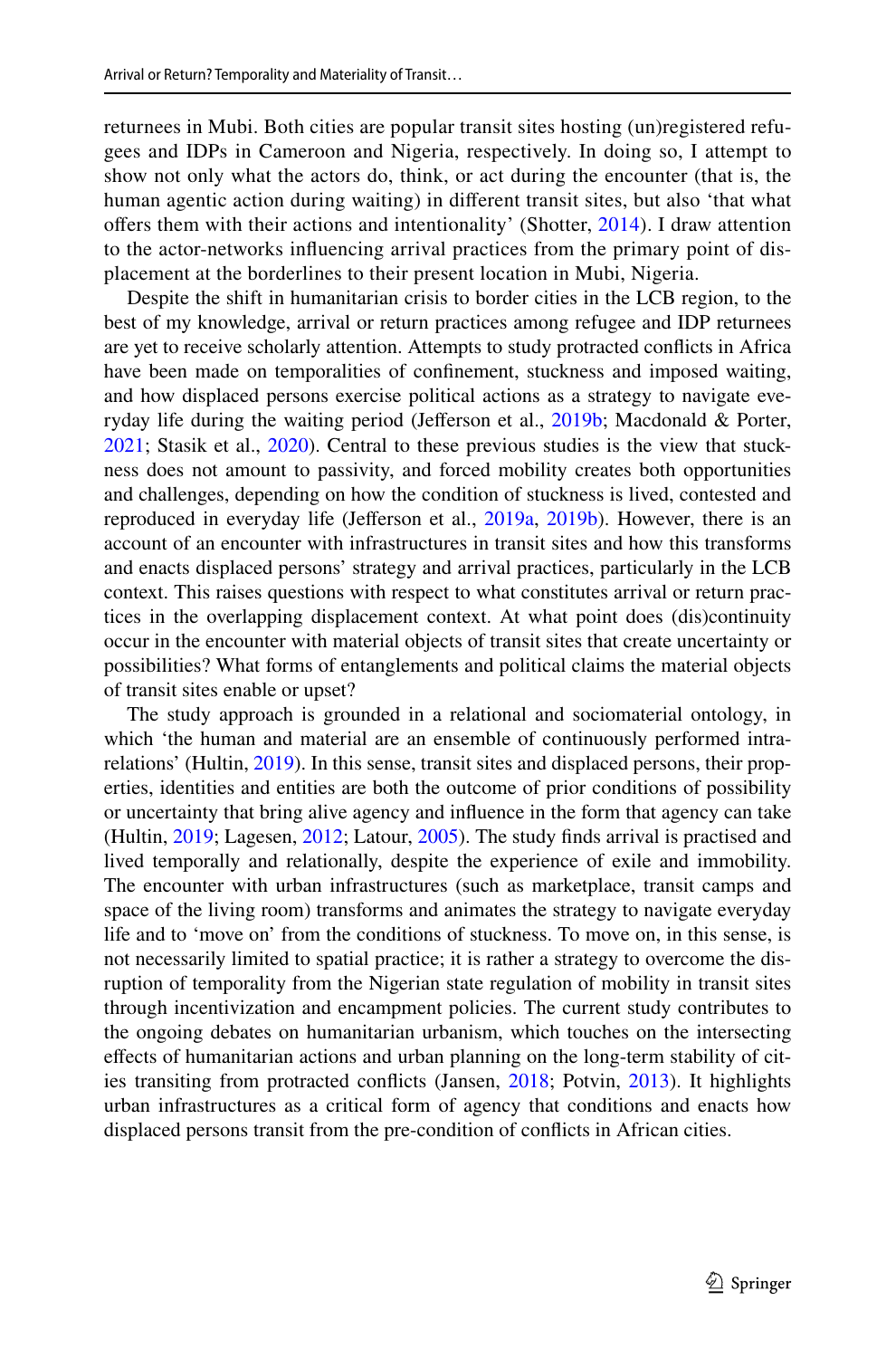# **Arrival Practices in Overlapping Displacement Context in African Cities**

Forced displacement is a new normal that introduces new uncertainties into the lives of people and their relationships with the new environments in which they live (Brun, [2015\)](#page-19-5). As part of arrival practices, new relationships are established with people, technology and entities, or the existing relationships are reassembled anew in the case of IDPs and refugee returnees. New uncertainties are also introduced in the assembling processes of the new relationships in the new environments (Müller, [2015](#page-20-6); Nikuze et al., [2019](#page-20-7)).

In overlapping displacement situation, the relationships between displaced people, the hosts and the sociomaterial elements that form part of the urban space are constantly changing due to the unpredictability of everyday life (Sanyal, [2014a](#page-21-5), [2018\)](#page-21-6). In an extreme case, the spaces of arrival and return overlap with each other such that the hosts also become the hosted alongside other internally displaced persons (IDPs) and refugees (Boano & Astolfo, [2020](#page-19-13); Fiddian-Qasmiyeh, [2016\)](#page-19-14). In this vicious cycle of displacement, there are varied forms of uncertainties as the new relationships are established and the old ones are dissolved or reassembled. How do new encounters on arrival introduce uncertainties? At what point do multiple relationships from the encounter stabilize to overcome uncertainties?

African cities are characterized by informality. In the post-confict context, displaced persons are more likely to be hyper-invisible because the minimum standards for the displaced persons seem to compete and overlap with the urban margins in Africa (Macdonald & Porter,  $2021$ ). This can play a role in the ways the displaced and disempowered transit from the pre-condition of conficts and how humanitarian actions interact with the dynamics of urbanization processes. As argued by Sanyal ([2014a,](#page-21-5) p. 4), 'the contemporary urban camps for displaced persons do not conform to neat and bounded geographies', rather there is transgression between displaced camps and slums occupied by a large population in the Global South. Sanyal [\(2014a\)](#page-21-5) observes that overlapping space creates 'political grey spaces' for displaced persons, especially refugees, to engage in diferent forms of survival in a variety of circumstances.

African post-confict cities are a site of forced mobility and immobility, conditioned and structured by both informal and formal institutional forms of power. While forced immobility expresses the condition of stuckness in space, forced mobility captures the experience of stuckness in time and space (Jeferson et al., [2019b;](#page-19-7) Leutloff-Grandits, [2019](#page-19-15)). The institutional forms of power include camps/ shelters and material interventions, among others, which often serve as an instrument of care and control and inclusion and exclusion (Sanyal, [2017](#page-21-7); Stasik et al., [2020\)](#page-21-4). One important point that comes to mind on institutional forms of power is the various ways by which the state exercises control over the mobility of displaced persons in cities, especially how urban spaces are reproduced to keep the unwanted population outside the city view (Potvin, [2013](#page-20-5)). The other part is the way in which the displaced persons develop resistance in diferent forms to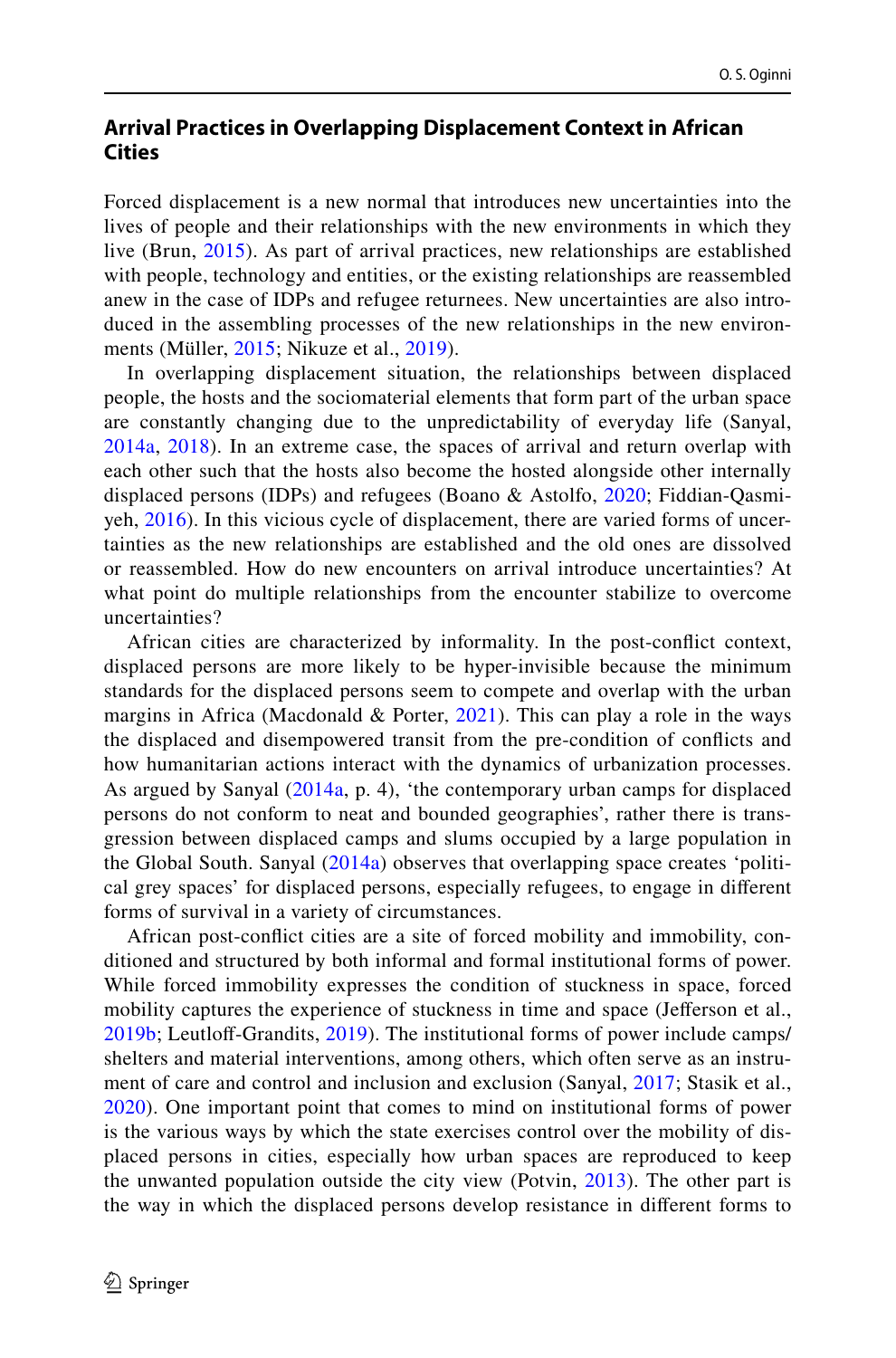exit and voice and overcome the spatial politics of confinement (Jefferson et al., [2019b;](#page-19-7) Martin et al., [2020](#page-20-8)). In both cases, extant studies have reported several attempts of the state to control the visibility of the displaced population in urban centres through political narrative and in connivance with other humanitarian actors to legitimize urban reconstruction projects (Abourahme, [2015](#page-18-1); Potvin, [2013\)](#page-20-5).

Regarding the spatial politics in post-confict cities, Potvin [\(2013\)](#page-20-5) argues that the modern humanitarian urban practices are more concerned about capital production, which focuses on the well-being of the more privileged than the social survival of the less privileged. Citing the Kabul reconstruction projects in Afghanistan, Potvin [\(2013\)](#page-20-5) reports that the generous land allocation schemes implemented for the return of the Afghan IDPs and refugees only ensured that they were never allowed into cities because the conditions to receive further assistance was based on their acceptance of living in a rural location. Similarly, Rodgers [\(2019](#page-21-8)) offers a critical perspective on the strategies adopted by people in exile to escape from urban confnement. 'Urban confnement constrains the possibility for political actions' (Rodgers, [2019\)](#page-21-8). He argues that confnement can be internalized through escapism, yet the spatial order of things may be unaltered in the process of integration of the spatial status quo through exit, voice and loyalty. Citing types of responses, which led to both real and imaginary mobility, Rodgers ([2019](#page-21-8):24) demonstrates that response to urban confnement is refected in 'the terrain of politics in the interaction between agency and space'.

In the recent studies on waiting, stuckness and confnement in Africa, hope, patience and aspiration have been explored from an analytical lens through which the strategy of displaced persons can be understood ( Macdonald & Porter, [2021](#page-20-0); Stasik et al., [2020](#page-21-4)). Particularly, three fault lines have been in the studies as a frame of analysis with respect to how people develop strategies to navigate urban confnement and temporalities: these include continuity, exclusion/inclusion and hope/abjection (Jeferson et al., [2019a\)](#page-19-8). In terms of continuity, the relationship between sites of confnements is considered as a continuum (Meeus et al., [2018;](#page-20-9) Stasik et al., [2020\)](#page-21-4). The second fault line is exclusion/inclusion as the ends goals of confnement (Løvgren & Turner, [2019](#page-19-16)). The last one focuses on hope, which addresses the choices that people have under extreme circumstances (Hänsch, [2020\)](#page-19-6).

The current study goes further to demonstrate how infrastructures serve as a critical agency that animates and enables the strategy adopted by the displaced persons 'to move on' from the experience of exile and immobility. I trace arrival practices from the primary site of displacement to multiple sites within Mubi Metropolis in northeast Nigeria to capture the continuity and temporality of arrival practices. I investigate the historical processes and materiality of transit sites in Mubi Metropolis and relate them to the Nigerian state control of mobility through incentivization and encampment policies.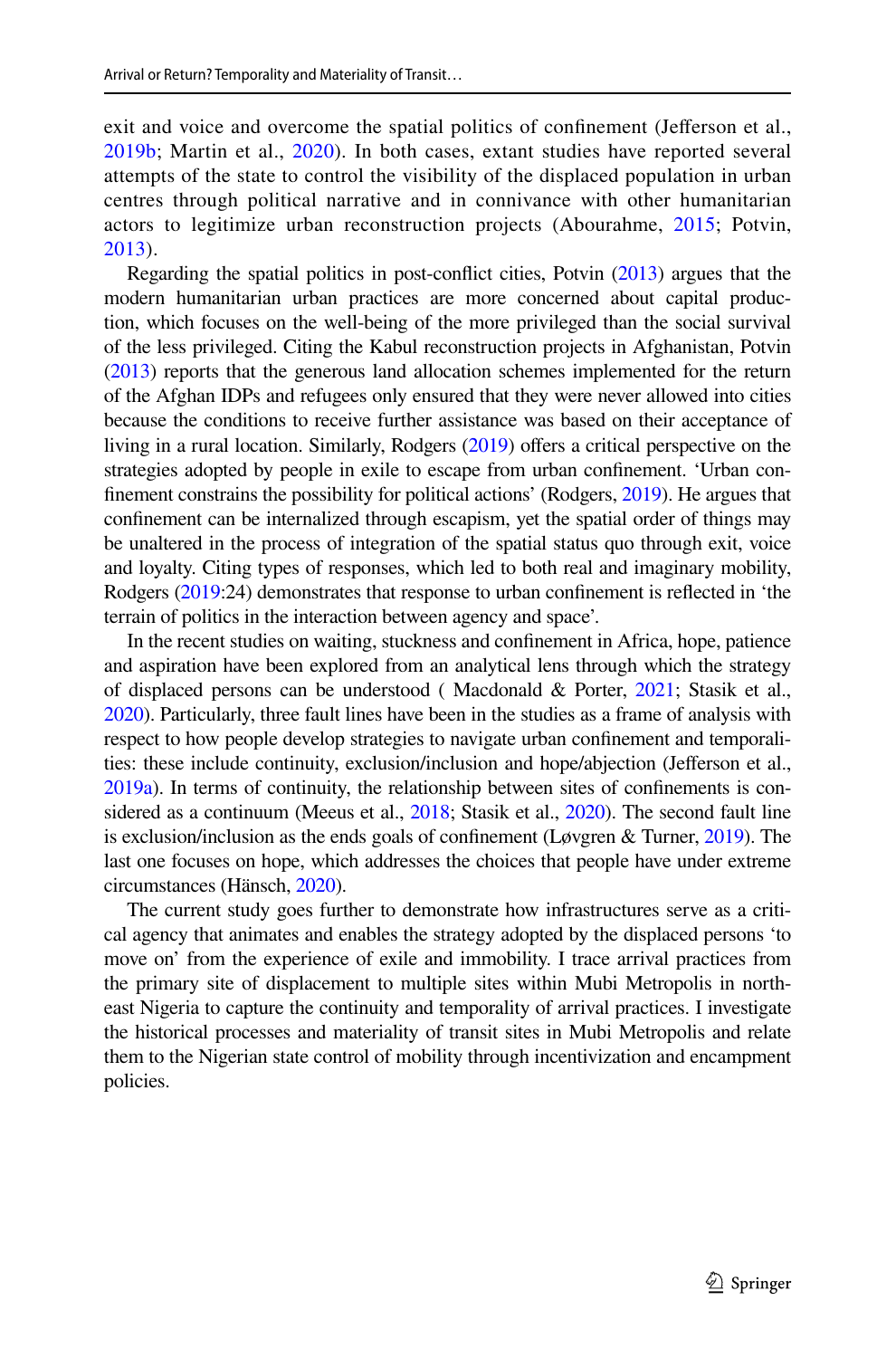# **Methodology**

### **Study Area**

Mubi was the former German Colonial Administrative Quarters that extended to northern Cameroon until it was taken over by the British in 1914 (Mark, [2015;](#page-20-10) Marc-Antoine Pérouse de Montclos, [2015\)](#page-20-11). As a result of this, the city has maintained close economic and political relations with the major cities in northern Cameroon for several decades (Magrin et al., [2018](#page-20-2)). Mubi is an old metropolis in northeast Nigeria—well known for its 'welcoming' culture and peaceful cohabitation. The city is approximately 10 km from the Far North region of Cameroon, and 197 km southwards is Yola, the capital city of Adamawa state in Nigeria. It is situated on the western fanks of the Mandara Hills from which the Yedseram Rivers flow to other tributaries in the LCB (see Fig. [1\)](#page-5-0).

The larger population of Mubi depends on agriculture for livelihoods: they mainly engage in fshing, crop farming and grazing (Marc-Antoine Pérouse de Montclos, [2015](#page-20-11)), while others engage in trade and commerce. The prevalent crops farmed include maize, guinea corn, bean, groundnut, cotton, millet, yam and cocoyam. Although the Yedseram River has served the large farming population in Mubi and its neighbouring communities for many years, it has now signifcantly shrunk alongside the LCB, driving people southward of the city (ICRC, [2018;](#page-19-3) Nagarajan et al., [2018](#page-20-12)). Demographically, the city had an estimated population of 281,480 in the last census in 2006, with a young population above 65% of the total population: 51.5% of the population is female, while 48.5% is male with an annual fertility rate of 2.94% (National Population Commission, [2015](#page-20-13)). Although Mubi is hailed as one of the cities with the fastest economic growth in Nigeria, the average unemployment rate in Adamawa state is 29.3%, and the underemployment rate is 34.4%, below the national average of 40.8% (National Bureau of Statistics, [2020\)](#page-20-14). Basic urban services such as clean drinking water, power supply, health services and good road networks are limited. However, the city has a university, polytechnic and college of health and technology and about 43 primary and secondary schools, which draw young people across Nigeria to the city.



<span id="page-5-0"></span>**Fig. 1** Map showing Mubi city, northeast Nigeria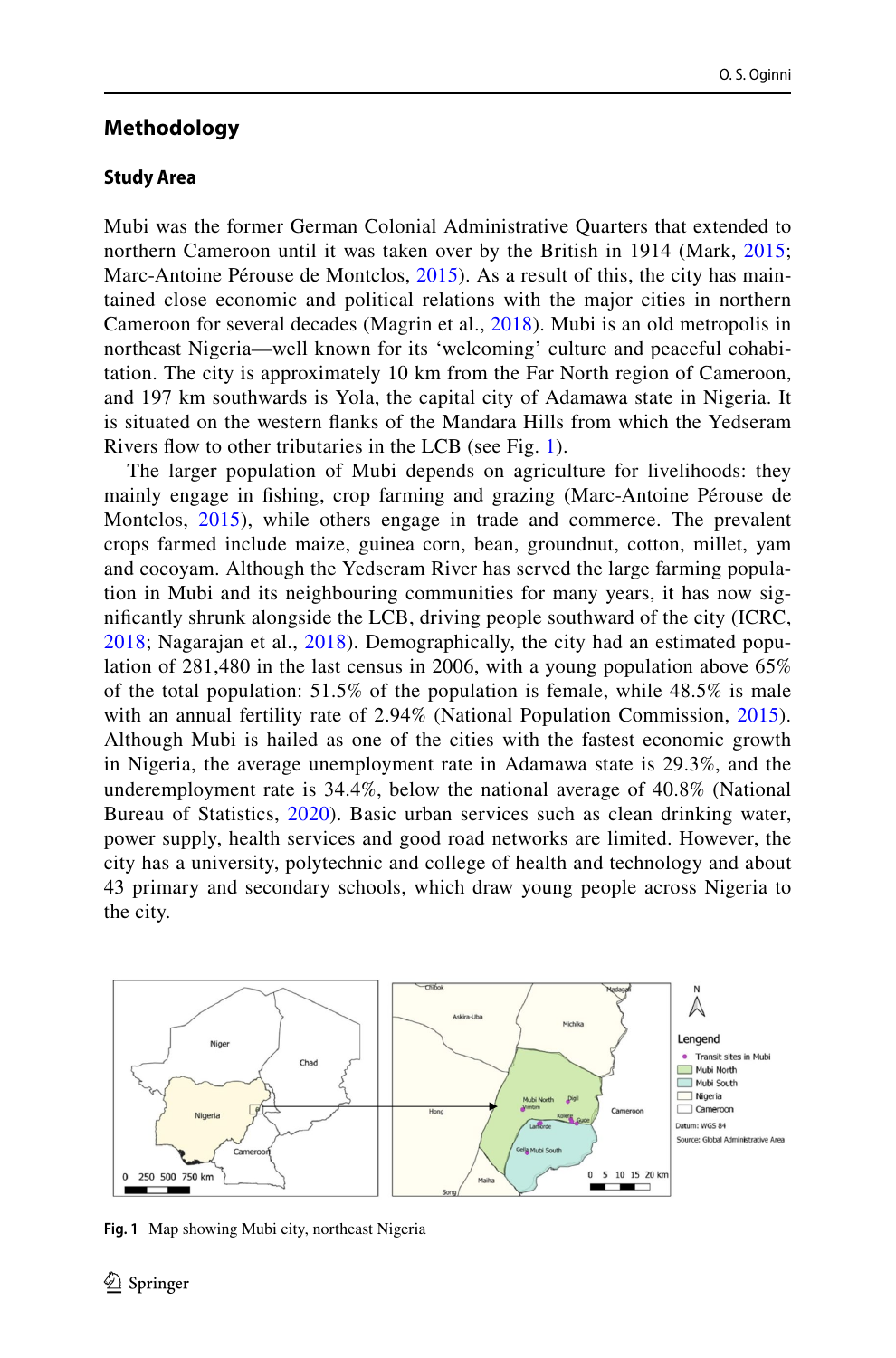### **Methods**

The research draws on my 4-year ethnographic study in the LCB region. Specifcally, the study was conducted between August 2016 and January 2017 in border cities between Cameroon (Maroua, Mokolo) and Nigeria (Yola, Mubi) and, subsequently, between August 2019 and June 2020 in the major transit sites in Mubi city, northeast Nigeria. The second phase was conducted during my PhD feldwork in Mubi. The feldwork and the data collection methods were approved by the Ethnic Assessment Committee of the University of Bonn, Germany.

To gain insights into transiting sites between the two countries, I observed the routes from Maroua (Cameroon) to Mubi (Nigeria) during the feldwork. I lived in the informal settlements for 9 months while visiting other settlements in the two cities and border communities. I observed the daily activities that took place in the two major transit sites which hosted displaced persons (mainly IDPs and refugee returnees) and their everyday interactions in the peri-urban Mubi city. At the same time, I explored how the displaced people interacted with the built-in environments of the transit sites (e.g. Mubi beans and cattle markets, Mubi Emir's palace, primary schools, primary healthcare centres and secondary schools). About 30 Mubi natives, 40 IDPs and 35 refugee returnees participated in the study. About 60% of the participants were women, while 40% were men. The age range of the participants was 19 to 75 years.

I adopted various interview methods, (non)participatory observations, focused group discussion and transect walk for data collection. The diverse methods and sources allowed for a better understanding of the phenomenon being studied (Carter et al., [2014\)](#page-19-17). The experience of arrival was examined through (a) ethnographic observation and (2) one-on-one interviews and focus group discussions. I conducted interviews with 3 city planners, 15 community leaders, 5 market women and 4 immigration officers to acquire their subjective perspectives on the daily life but also a life with displaced people in the last 4 years.

Refugee returnees were interviewed at diferent times and locations: the frst interview took place when they were refugees in Maroua and Mokolo in Cameroon in 2016 and the second one took place in August 2019 and June 2020 when they returned to Mubi (Nigeria) as refugee returnees. The grassroot organizations supporting displaced women in Cameroon ofered insights into the destinations of the former refugees in Nigeria. I conducted 4 focus group discussions (four households in each group) and 19 one-on-one interviews with this group. The participants were asked to trace their experiences from the primary point of displacement to Mubi. They were also asked to elucidate what was their experience on their arrival in Mubi and their relationship with other residents and the environments. 'How would you describe your journey in Mubi so far?' 'What was your experience when you arrived here?' 'What has changed in your daily life since arrival in the city?'.

The data came out in three forms: feld notes, interview transcripts and photos. The data collected were all anonymized. The audio-recorded interviews were conducted in fve border languages (namely Fulfulde, Fali, Gude, Hausa and Mandara), and the transcripts were validated with the local language experts. A 2-day workshop was held for discussion and refection on preliminary fndings with municipal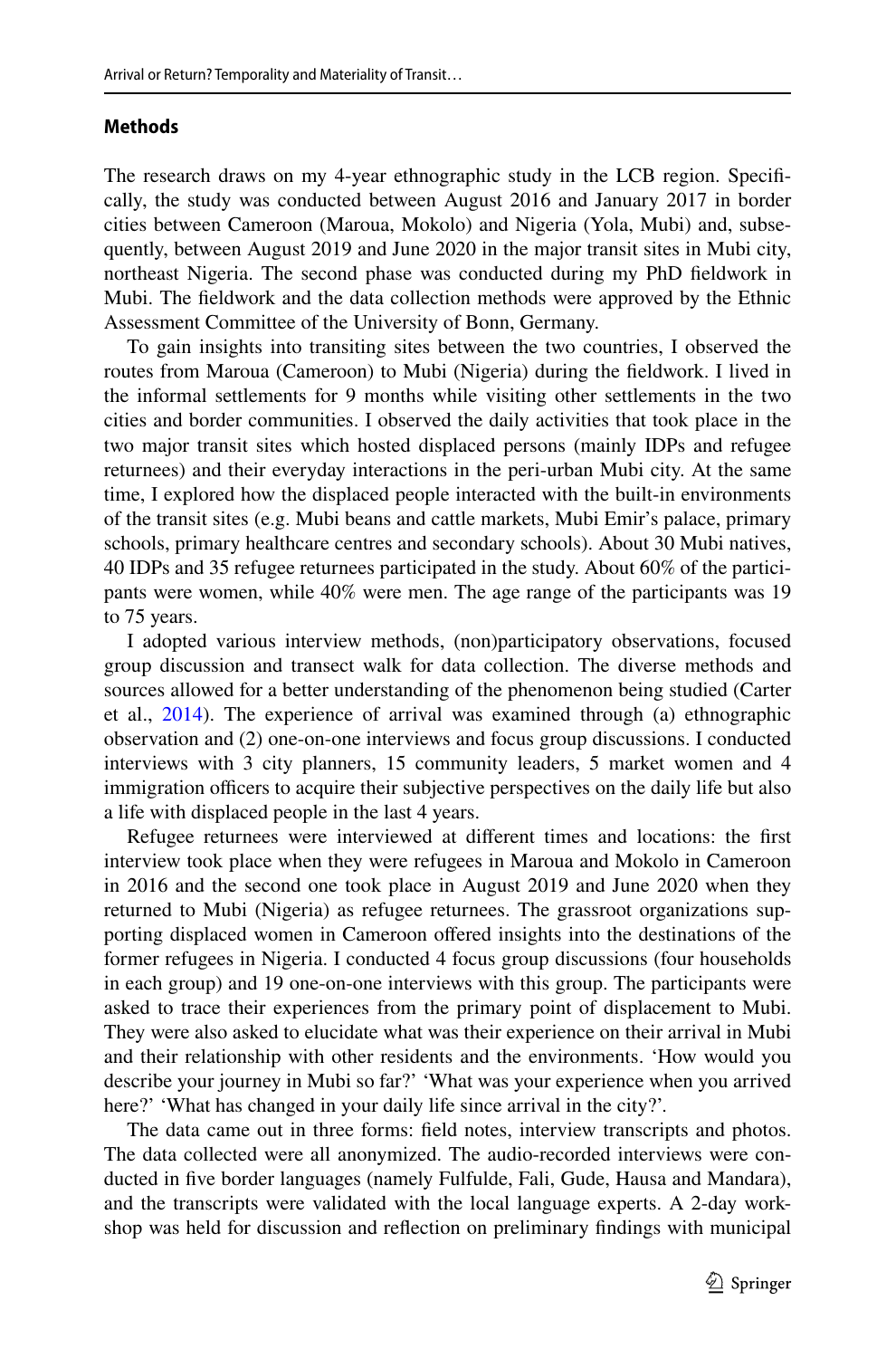representatives, IDPs leaders and local NGOs in the city. The primary data sources were complemented by grey literatures and archives from public institutions and national dailies.

### **Arrival of Newcomers: Continuity and Disruption**

Arrival infrastructures can be the material dimension of artefacts such as resident or work permits, camp sites or rented huts or apartments, checkpoints, etc. which shape the arrival experience and condition the mobility within urban spaces. Latham et al. [\(2014](#page-19-18)) posit that these varieties of artefacts 'act in distance' through their interconnectedness with other actors, institutions and technologies to shape the 'contemporary experience of temporariness'. In this study, arrival is practised and lived through the multiple relationships that were established with the natives and transit sites while on the move. The study participants, who were refugee returnees, frst linked their arrival experience in Mubi to previous encounters at transit points, especially between Cameroon and Nigeria borders. At multiple transit points, the experience of exile and immobility was associated with their inability to access resident and work permits, get registered on mobile telecommunication networks and operate bank accounts as refugees. The relationships formed at each transit point introduced uncertainties that embodied arrival practices in Mubi. Usman and his two wives were among the 35 refugee returnees who shared their arrival experience. I discuss the biographical life of Usman and his family, who had experienced multiple displacements before and after their arrival in Mubi below.

Usman is a 55-year-old farmer from Gzowa, a border town between northeast Nigeria and the Far North region of Cameroon. He was born into a family of 10, and his mother came from Banki (Cameroon), while the father was from Gzowa, Nigeria. Banki (Cameroon) and Gzowa are~94.7 km apart. Usman's father was a trader and a farmer. His mother was the second wife; she specialized in handcrafts which she sold at the market in Gzowa. Although Usman acquired skills in handcrafts and transborder trades from his parents, he chose large-scale farming as a profession. Usman fnished his junior high school and settled for crop farming. He had an apartment in Gzowa and married two wives with eight children. Many labourers worked on his farm daily.

As confict ravaged the Gzowa community in early 2014, Usman was one of the IDPs who left his hometown to Maroua in Cameroon. Maroua is about 126.6 km far from Gzowa. He lived with his family as unregistered refugees for almost 2 years in Maroua. Although two rooms were ofered to Usman and his family by the community chief, they did not have a work and resident permit. Only refugees who lived in the camp managed by the UNHCR in the neighbouring community were formally recognized by the Cameroon government (Oginni et al., [2020,](#page-20-3) [2021\)](#page-20-15). However, Usman's family and many other refugees interviewed were not recognized as an 'ideal' refugee to gain benefts from the government support because they lived in the city [i.e. Maroua] which was about 73 km away from the UNHCR refugee camp in Mokolo. Thus, they could not engage in any formal income-generating activity that required an identity card or resident permit. Usman lost his identity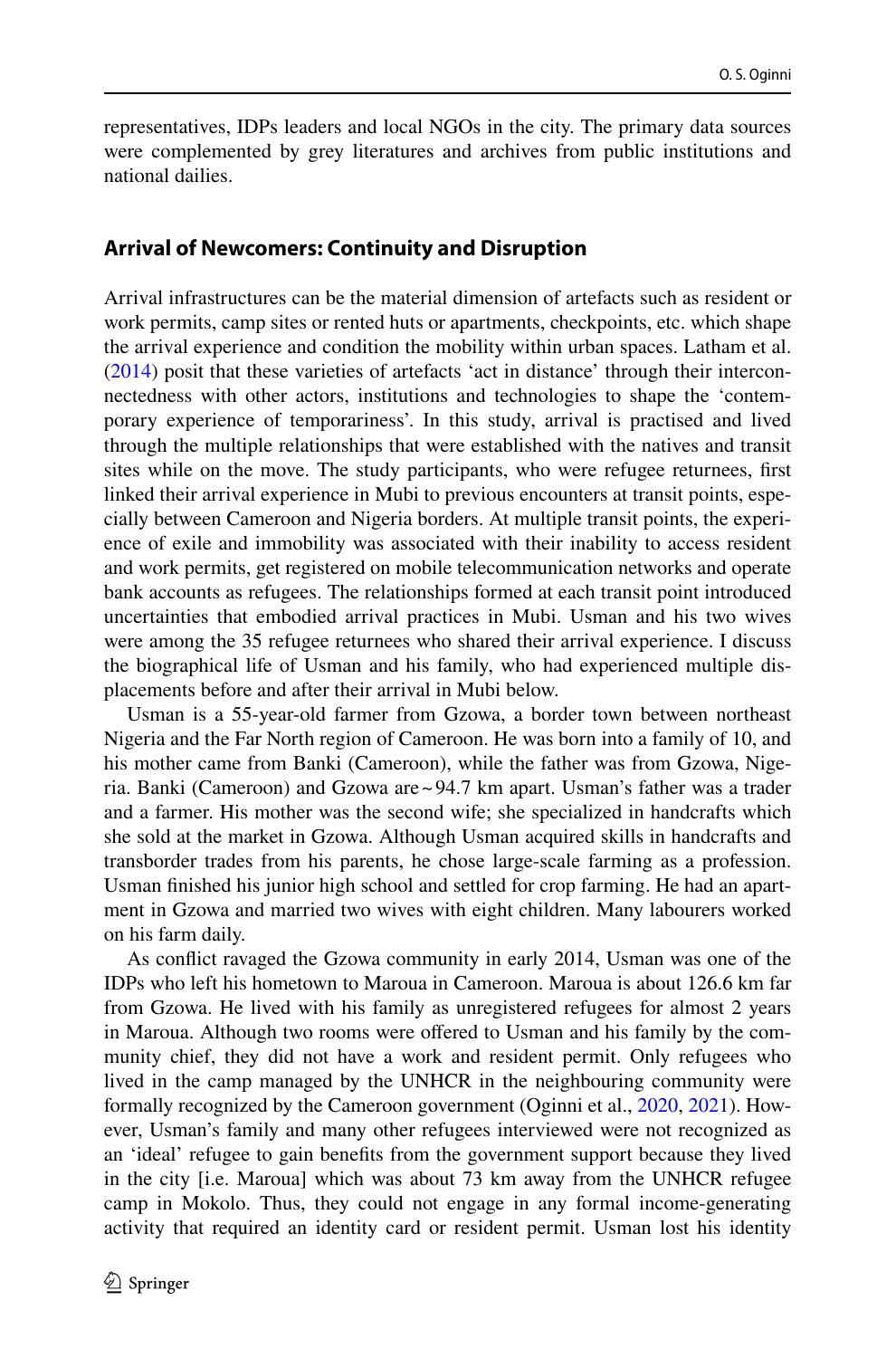documents to the protracted conficts in his hometown. He had to work informally on the farmland owned by some Cameroonian natives for a daily wage. Usman was connected to a larger network of the Gzowa community of merchants while working on the farmland. One of the merchants registered him on an Orange mobile network. Usman relied on the mobile network to establish connections to other merchants who facilitated his return to Mubi in Nigeria. Mubi and Maroua are about 195.8 km apart, with a few villages separating them at the border.

### **Space of a Living Room: Usman's Arrival in Mubi**

Usman arrived in Mubi with his two wives and eight children, and they all slept in the open feld for 3 days. He explained that there was no longer a space to accommodate them in the Mubi Central Mosque which usually hosted IDP and refugee returnees pending transition into the city. Further, Usman narrated that, although it was not easy for his family to sleep in the open feld for days, it was far better than the condition of exile and immobility in Maroua (Cameroon).

Usman later secured a single living room through the support of the former IDPs who arrived in Mubi a year earlier. The room was shared by his two wives and four children (below 10 years), and it was about 24  $m<sup>2</sup>$  (described with his hands). The other four children (above 15 years) secured a room elsewhere in the city, thanks to a merchant whom Usman met during a Jumaat prayer in Mubi Central Mosque. The main building was built with mud bricks and was covered with iron sheets. Usman narrated that it was the frst time his two wives ever lived in a shared single room and that the building looked so unkempt and lacked a proper hygienic convenience room; the toilet was shared among many households in the building. While Usman celebrated his ability to work on farmlands and access basic public services in Mubi, he linked the limited space of his rented living room and lack of privacy to the continuity of the experience of exile and immobility.

#### **Disruption on Arrival: From Housewives to Breadwinners**

The experience of exile and immobility in a living room forced Usman's two wives to step out for a job search at the marketplace to allow their children to sleep conveniently during the day and secure a bigger apartment. They met some market women who shared their experiences about managing daily life as refugee returnees in the city. Halima, the frst wife of Usman, narrated that the women they met during their frst visit to Tike Central Market advised 'to move on' with any daily job in the market. Both wives secured a cleaning job through the new networks in the market. They earned daily wages that supported the family's daily living expenses. It was the frst time they ever worked outside their husband's place of residence. In Gzowa, Usman's hometown, the two wives used to sell food items in front of Usman's apartment, and they often assisted Usman on his farmland during the harvesting period.

It was unconventional for us to go out to the marketplace to engage in a business or work as we do now. He loved that we stay at home, but he also knew what it meant to live in a single room with six people; it was like living in an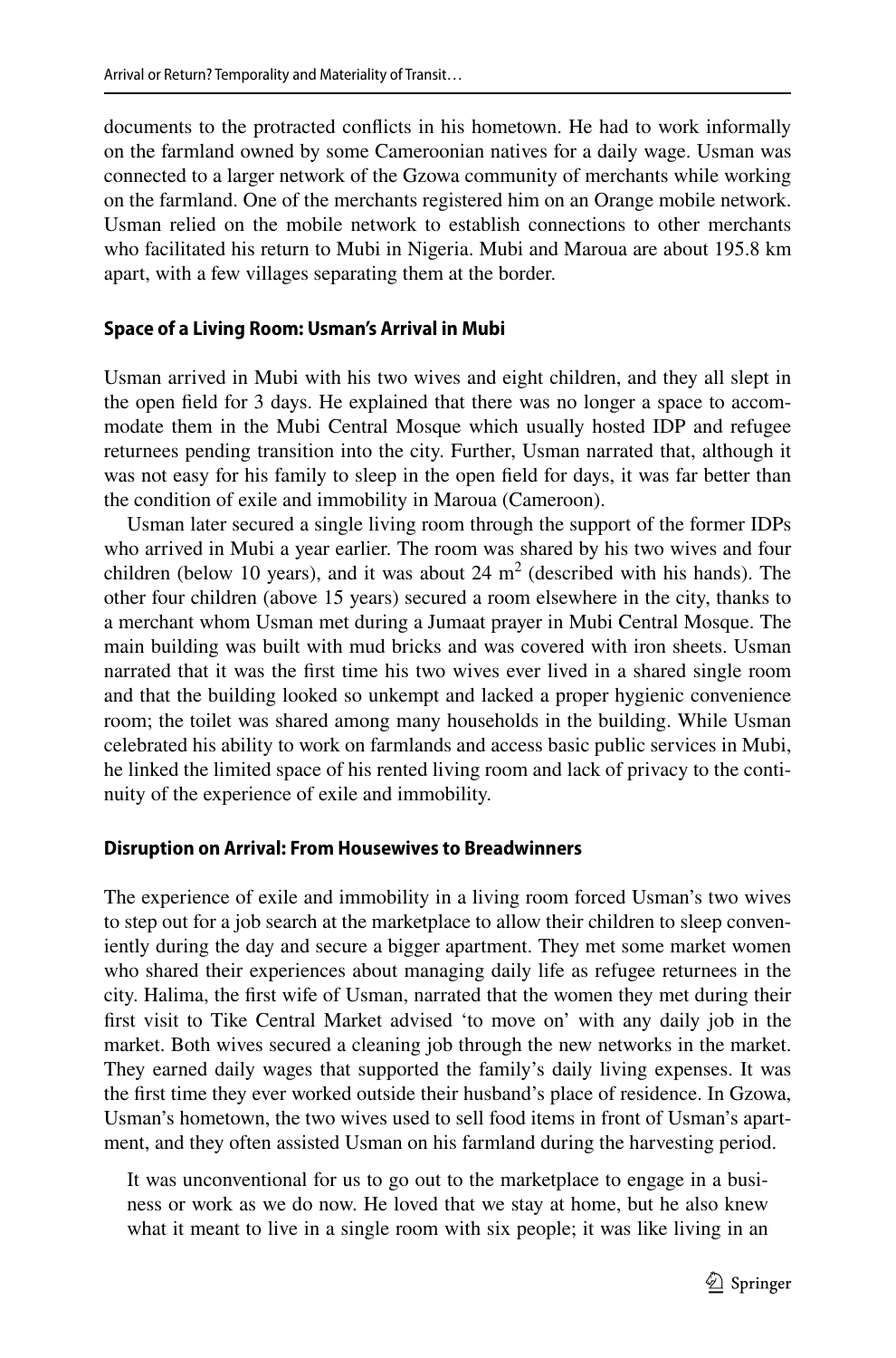exile as we did in Cameroon where we were immobile (Halima, Usman's frst wife).

Usman's wives narrated that the family's economic situation improved since they moved on from being stuck in a living room. It was better off because they were able to contribute to the family's living expenses compared to when they were in Maroua where they lived in a bigger apartment but had no chance of securing any job. Their four children also returned to school. Mubi is a hub for transborder trade within the LCB region and is relatively secure compared to other border cities (Magrin et al., [2018](#page-20-2)). It has a central market and cattle market. For example, Tike Central Market was initially the third largest cattle market in Nigeria. The cattle market recently emerged as the largest in the country due to the insurgency in other cattle markets in the neighbouring cities. The booming economic activities attracted IDPs from the borderline into the city. Usman's wives were able to secure daily jobs within a short time due to the booming economic activities and the networks he built at the marketplace. They did not need a work permit or national identity card to access a larger marketplace like Tike Central Market in Mubi.

Usman's encounter in a shared living room was his frst source of uncertainty on arrival in Mubi but was also a possibility of altered relationships within the household, including the gender roles on a fnancial contribution to the family upkeeping. The roles that the two wives played in the household changed as soon as they stepped out into the marketplace, which was frst superimposed by the continuity of the experience of exile and immobility. Thus, the living single room is an artefact with some inscribed meanings (i.e. signifying being fxed or immobile) that produced surprises and innovation (Xiang  $\&$  Lindquist, [2014](#page-21-9)). It served as a mediator that disrupted the cultural norms that changed the position of the breadwinner in the family. The living room served as a mediator momentarily and disappeared into the background as soon as the roles of the wives and their relationships with other market women took the centre of attention.

Usman's family and many other refugee returnees and IDPs were trapped in a never-ending present, yet they found a possibility to 'move on' as a way of overcoming the conditions of exile and immobility. Thus, a prolonged waiting might suggest passivity, but everyday practices continue as people fnd alternative futures (Hänsch, [2020](#page-19-6); Stasik et al., [2020\)](#page-21-4).

### **Arrival Practice and Politics of Uncertainty**

Arrival practice expresses the ways in which people resettle and live on a daily basis in a new environment, but also how they are conditioned to act and live in an (un)predictable circumstance (Martin et al., [2020;](#page-20-8) Meeus et al., [2018\)](#page-20-9). Time is of essence during protracted conficts because people anticipate the future momentarily due to the uncertainty of the future. In addition, material interventions such as camping sites and relief materials represent an institutional form of power through which future mobilities of displaced persons are negotiated and conditioned (Meeus et al., [2018\)](#page-20-9). The tensions between the lived conditions and strategies to overcome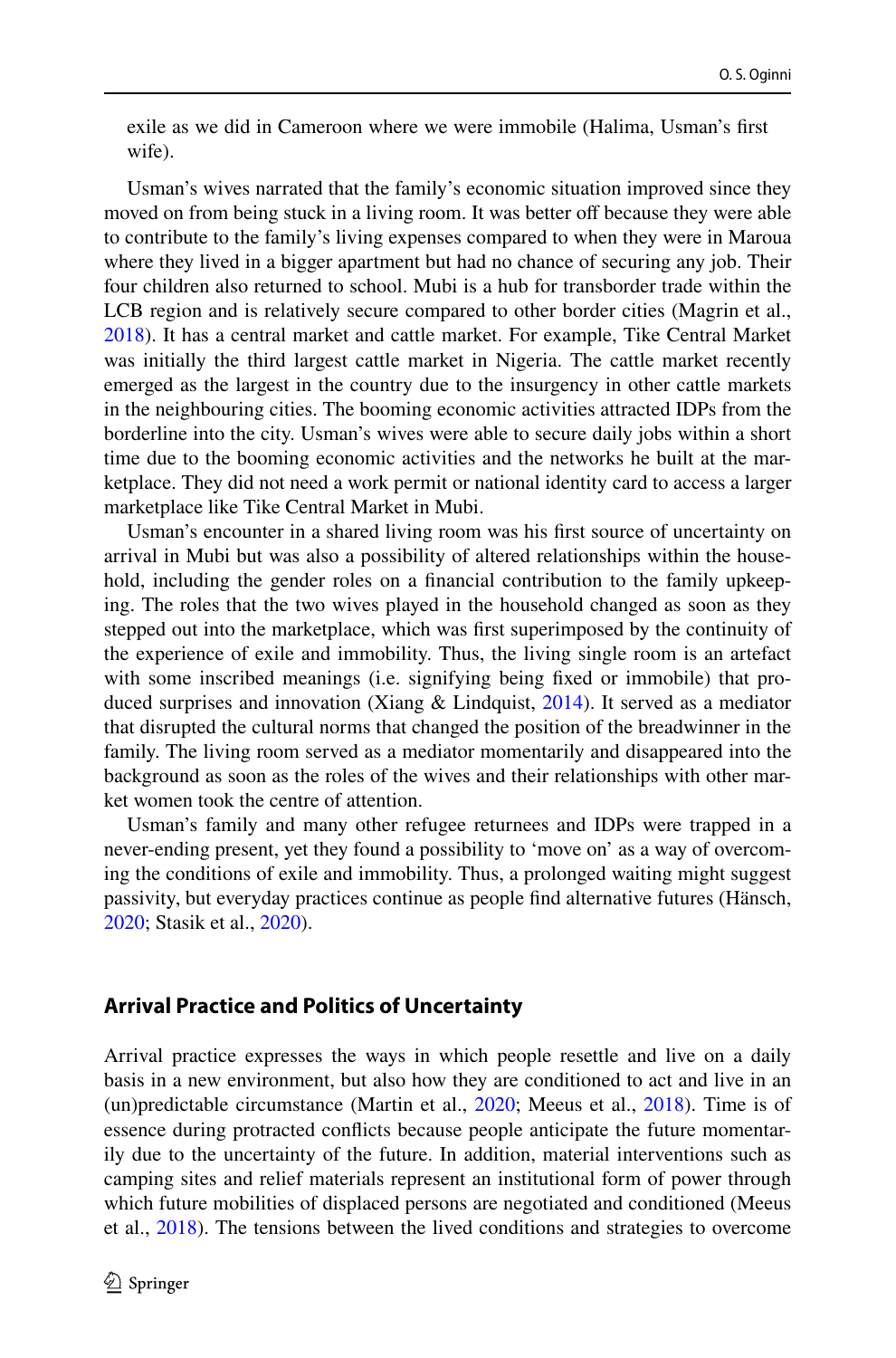future uncertainty make arrival practice temporal, spatial and relational (Hänsch, [2020](#page-19-6)).

In this section, I show that the Nigerian government regulation of mobility of displaced persons through incentivization and encampment policies enacts how arrival is practised and lived temporarily, spatially and relationally in Mubi metropolis. Nigeria is a signatory to the African Union Convention for the Protection and Assistance of Kampala Convention which extends protections to the IDPs in Africa (African Union, [2009](#page-18-2)), but its domestication has been problematic at the national level (ICRC, [2018](#page-19-3)). While the government aims at reducing the number of institutional camps in border cities in Northeast Nigeria, the future lives of the refugee returnees and IDPs are considered less important to the planning process.

In May 2015, a new government was installed in Nigeria. It was a competitive election won on the credentials of a new president who was a retired general in the Nigerian military and believed to have the capability to defeat the insurgency in northeast Nigeria (Marc-Antoine Pérouse de Montclos, [2015;](#page-20-11) Onapajo & Ozden, [2020](#page-20-4)). Six months after counterinsurgency operation in the region, the federal government of Nigeria hastily declared that the armed groups have been 'technically defeated' while asking the IDPs to return to their former homes (Yusuf, [2019\)](#page-21-10). It directed its humanitarian agencies to centralize the IDP camps in northeast Nigeria and shut down the transit sites hosting refugee returnees and IDP returnees in border cities (ICRC, [2016,](#page-19-4) [2018\)](#page-19-3). Mubi Burnt Brick Factory (MBBF) was one of the largest transit sites in Mubi city that hosted a large population of IDPs and refugee returnees between 2015 and 2016. The period marked the height of overlapping displacement in Mubi in which the existing IDPs and refugee returnees, who already established themselves in the city, were further forcibly displaced along with other natives, following attacks from the insurgents in 2014 (see Fig. [2](#page-10-0) for detail).

To implement a camp centralization policy, the Adamawa State Government informed shut down of all the transit camps in Mubi, which included the makeshifts camps in Kolere Primary School and MBBF. Although the action was justifed on the need to 'bring together all the IDPs in the state under designated and secured camps' (ICRC, [2016](#page-19-4)), it was the opposite of the initial political claims over victory



<span id="page-10-0"></span>**Fig. 2** Diagrammatic illustration showing the historical trajectory of forced displacement in the LCB region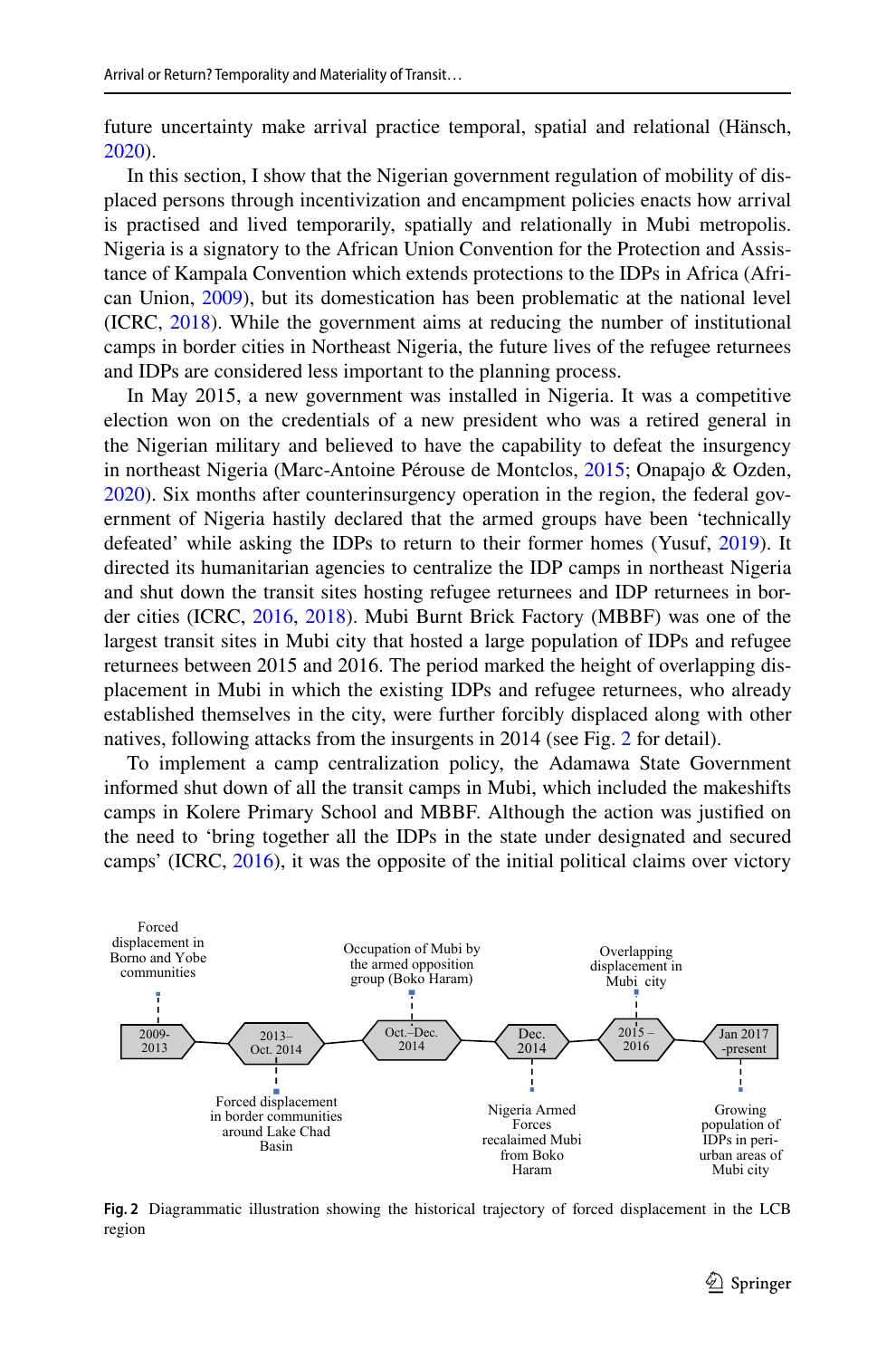earlier declared to the public. Most rural parts of the LCB region are still a battlefeld where the armed groups and state military forces test frepower. The armed groups still have some control over territory in rural border communities (Onapajo & Ozden, [2020](#page-20-4)).

The IDPs and refugee returnees in the camps were offered two options: either to voluntarily leave the camp and to receive a sum of NGN 40,000 (150 Euros) for resettlement in Mubi or to relocate to the centralized IDP camps in the state capital, Yola, which is about 197 km away. Numerous IDPs were persuaded to take the monetary offer with the promise of transition supports from different humanitarian actors. Both local and international organizations worked with the local governments, local housing agents and religious and traditional rulers to secure accommodation in peri-urban areas of the city due to a higher fee for rent at the central areas. However, the incentive could barely aford a few months of rent in an area with adequate access to basic public services such as healthcare and water supply (Oginni et al., [2021\)](#page-20-15). About 300 IDPs and refugee returnees were relocated from the MBBF camp to the centralized camps in the state capital. The MBBF camp was eventually shut down (ICRC, [2016](#page-19-4)).

#### **Disruption of Temporality**

Regarding the temporal order, the fow of time transforms and enacts arrival practices (Brun, [2015](#page-19-5); Hänsch, [2020](#page-19-6); Jeferson et al., [2019b](#page-19-7)). With the MBBF camp serving as a shelter, the refugee and IDP returnees were able to plan and navigate everyday life in Mubi. Getting familiar with Mubi metropolis and its environments, that is the Central Markets and Beans Markets, was the prevalent practice while still living in the MBBF camps. The practice of place-making is one of the strategies the displaced adopted for reconnaissance and transition from the camp life to urban life. However, the shutdown of transit sites and camps without adequate provisions for housing disrupted the orientation practice, which often took place among the refugee and IDP returnees as informal transiting practice to voluntarily exit from the lives in the MBBF. However, the closure of camping sites re-enacted the experience of exile and immobility among the refugee returnees in Mubi.

I had started rebuilding my life in Mubi before the government asked us to leave the camp. I like the city; I somehow feel attached to the beans market and our big mosque at the centre. I left with my two kids to Yola camp, but I did not see any improvement in my daily life even though it is a bigger city. So, I returned to Mubi to start from zero; it hurts that I am still living as a refugee (Halilu, 27yrs, a refugee returnee)

Orientation is a practice of future-making; it is a strategy to bridge the gap between the present and future during the waiting period (Atkinson, [2018;](#page-18-3) Brun, [2015](#page-19-5)). The Nigerian government declaration of victory over the armed groups represents a discursive strategy which was to achieve both political and security goals. While the declaration represents a psychological warfare to boost the morale of the state forces fghting insurgency and regain the public confdence in the state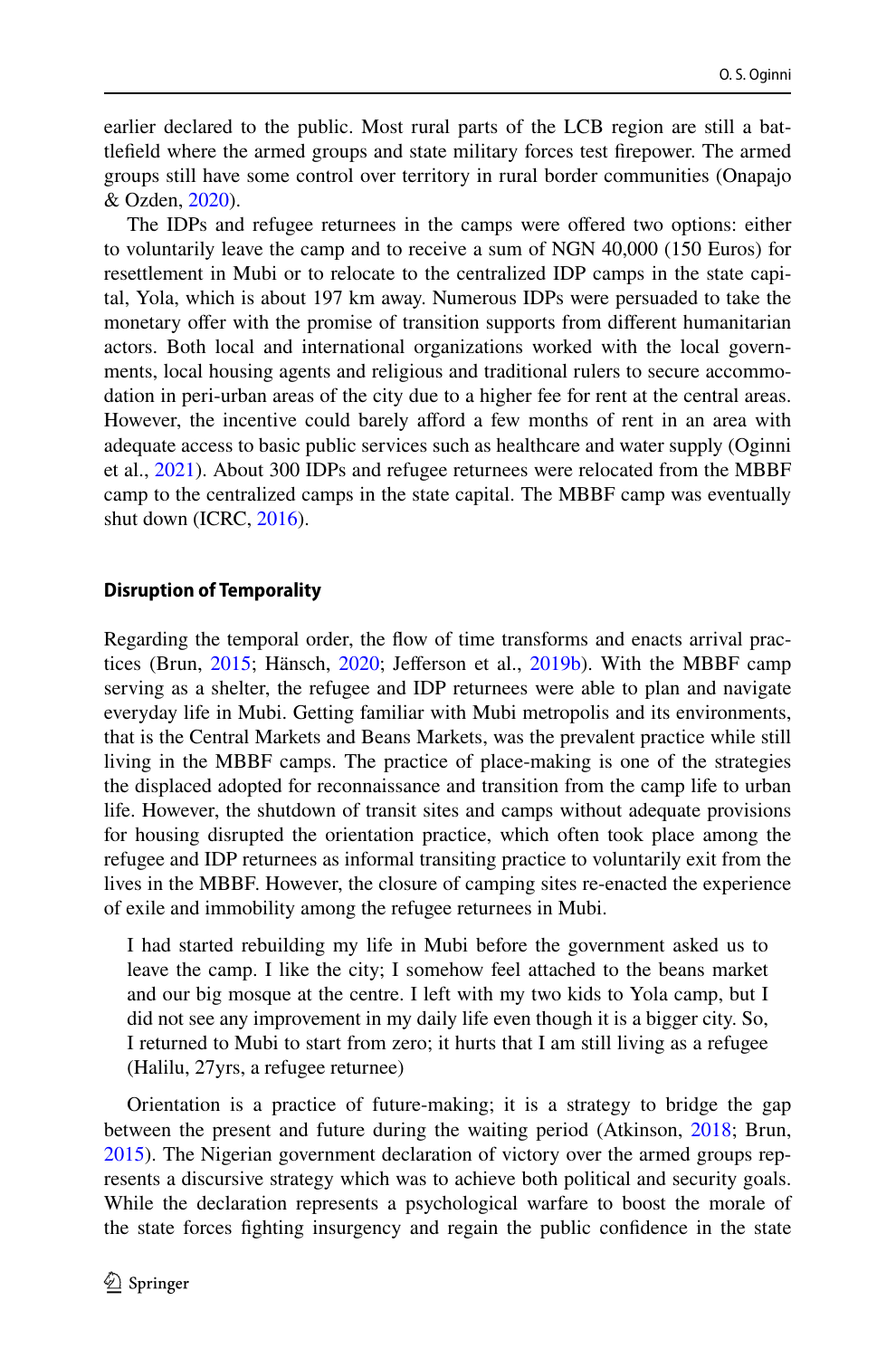capability to defeat the insurgents, it appears to have raised false hope among the displaced persons who were waiting for the crisis to end to move on (Yusuf, [2019\)](#page-21-10). As a result, there was a disruption of arrival practices and strategy towards an alternative future (Brun, [2016;](#page-19-19) Hänsch, [2020\)](#page-19-6).

# **Improvised Tactics: Spatial Politics and Practice in Regulated Space**

Regulation of urban space starts with the control of space inhibited by the displaced persons and time spent in shelters or institutional camps. However, since arrival infrastructures are intertwined with agentic actions and profoundly co-constitutive of displaced persons' realities, regulation is constantly challenged through collective and individual actions (Lisa Pech et al., [2018](#page-20-16); Sanyal, [2014a\)](#page-21-5). In this sense, displaced people engage in spatial practices, living in-between places, to survive the government policy that regulates their lives. Many IDPs and refugee returnees abandoned the centralized camps in Yola and returned to the former city where they were tactically evicted through 'a safe corridor'. I interviewed about 31 IDPs who returned to Mubi. Zainab, a 37-year-old and an IDP who had to relocate to Digil communities (peri-urban areas of Mubi) following the government incentives, explained how she had changed her identity to benefit from a one-time off supports from the local government.

The natives in Mubi are suffering from the crisis too. So, I often go to my hometown every month to receive humanitarian supports. I registered there as an IDP, and I did the same here too. But there are no longer supports from NGOs. Government usually takes care of the Mubi natives frst since IDPs are expected to relocate to Yola camp.

### **Homogenization of Urban Margin: Exclusion or Inclusion in Transit Sites?**

Due to the linkages of informality and urbanization processes, the minimum standards for the displaced persons compete and overlap with the urban margins in Mubi (Macdonald & Porter, [2021;](#page-20-0) Sanyal, [2014a](#page-21-5)). The challenges of getting to the poor at the urban margins are described by physical distance (that is, remoteness of the location), social distances (poor access to public services and opportunities) and infrastructure deficiency (Von Braun & Gatzweiler, [2014](#page-21-11)). Thus, infrastructure has become an institutional form of power employed to isolate the unwanted population in a specifc territory (Potvin, [2013](#page-20-5); Xiang & Lindquist, [2014](#page-21-9)).

The emerging post-confict cities refect 'a free-market capture of the urban reconstruction projects which prioritize the aspiration of the local elites' (Potvin, [2013](#page-20-5); Rodgers, [2019\)](#page-21-8). Except for the IDP returnees who resettled and lived with their relatives in the city centre as far as 2013, during the early phase of the insurgency in the LCB region, one could only identify displaced persons through their everyday practices in the central markets in Mubi. Abubakar, a 27-year-old refugee returnee, whom I met in the 'Tike Market' explained that many IDPs worked in the market, yet they did not belong to the city. 'We do not belong to the city; you have to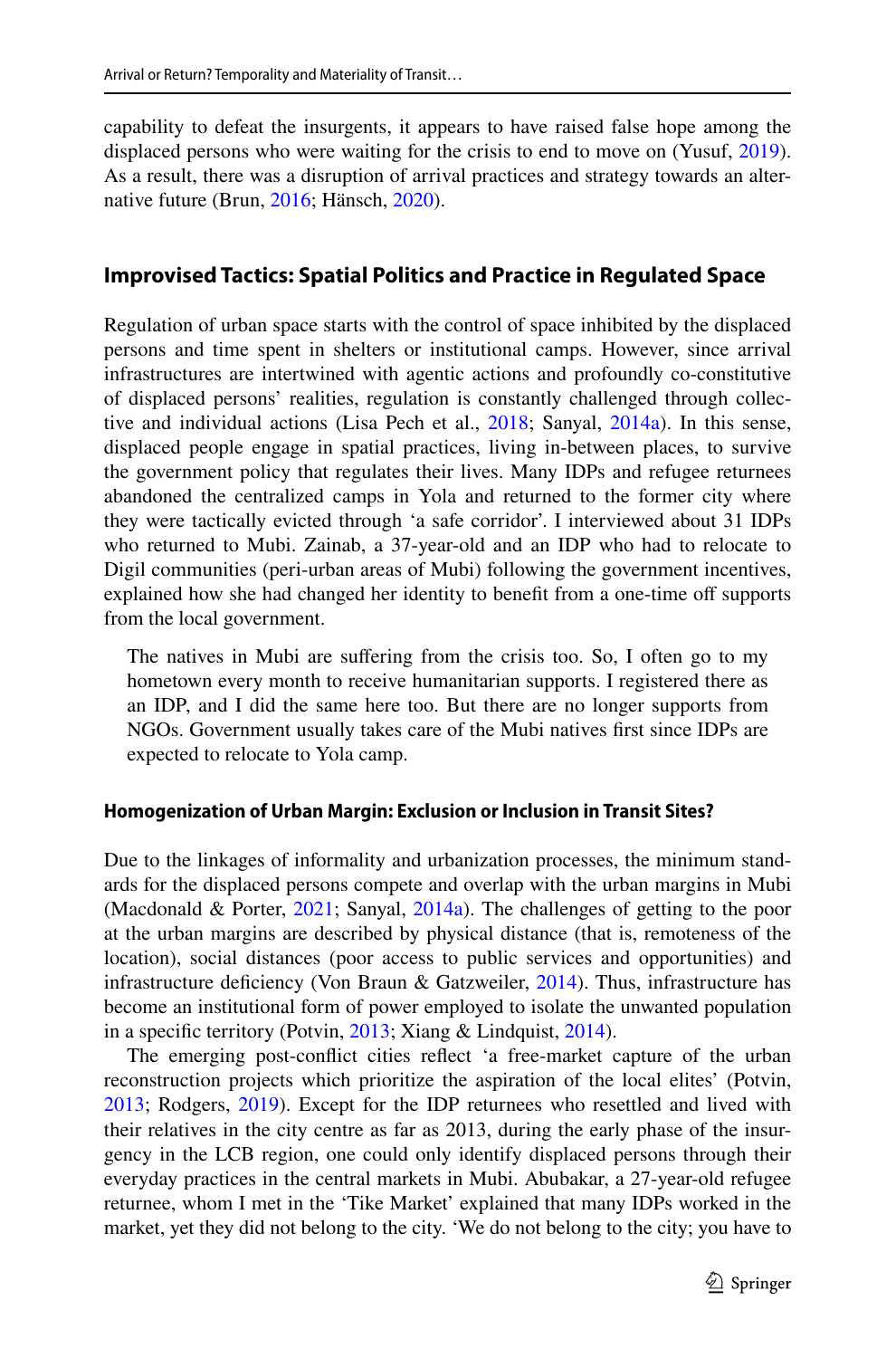move far away from the centre to see where belong.' The four humanitarian organizations I interviewed also confrmed Abubakar's lived experience that, although the IDPs were an important raw material for the city's labour market, they were not recognized by the state government as displaced persons after the closure of the transit camps in the city.

I live here just like other residents who need assistance to get back to life. So, we can hardly be diferentiated from each other until we can fnd out how we difer in terms of privileges they have over us. (Ahmed, a 25-year-old male IDP returnee)

In Mubi, many refugee returnees and IDPs lived in red-brick houses outside the view of the city. They rented the red-brick apartments from the Mubi natives who also lived in the neighbourhood. Although Mubi natives and the IDPs who lived in urban margins could hardly be diferentiated from each other due to shared socioeconomic conditions, they were diferent in terms of privilege and rights of access to public services. Both Mubi natives and the refugee returnees could be described as the urban poor, but the IDPs and refugee returnees could be described as 'the poorest of the urban poor'. The Mubi local government urban planners were worried about the conditions of infrastructure in urban neighbourhoods occupied by refugee returnees and IDPs. Three new neighbourhood communities are identifed as unplanned and vulnerable.

The red-brick houses are not in our city plan. The houses in the new neighbourhood were built without approval from the local government. The new Digil communities, for example, have no clean water, power supply and good road networks. Some houses were built on the main road (Mubi Municipal official  $1, 56$  yrs)

### **Zooming into Access and Privilege in Homogenized Urban Margin**

Nigeria operates a three-tier government: the local government area (LGA) is the third tier. A certifcate is issued to indigene-settlers as a proof of belonging to a community, ethnic group or a LGA (Adesoji & Alao, [2009](#page-18-4)). The indigene-settlers who have this certifcate or can demonstrate to have married a partner from the area or can demonstrate that they are children of parents who hold the certifcate enjoy some privileges. A female refugee returnee narrated that her children benefted from educational supports because her husband was an indigene-settler in Adamawa state. However, many refugee returnees' children whose parents had a diferent state of origin needed an approval from a local or state education board to beneft from educational support such as payment of terminal examination at the secondary school level.

I must assess the situation of returnees' children on a case-by-case basis. I must fnd out if they commenced their education in the French System, or not, and test their knowledge in English. In addition, we must check whether their parents are from Adamawa State or not. In some cases, I accept them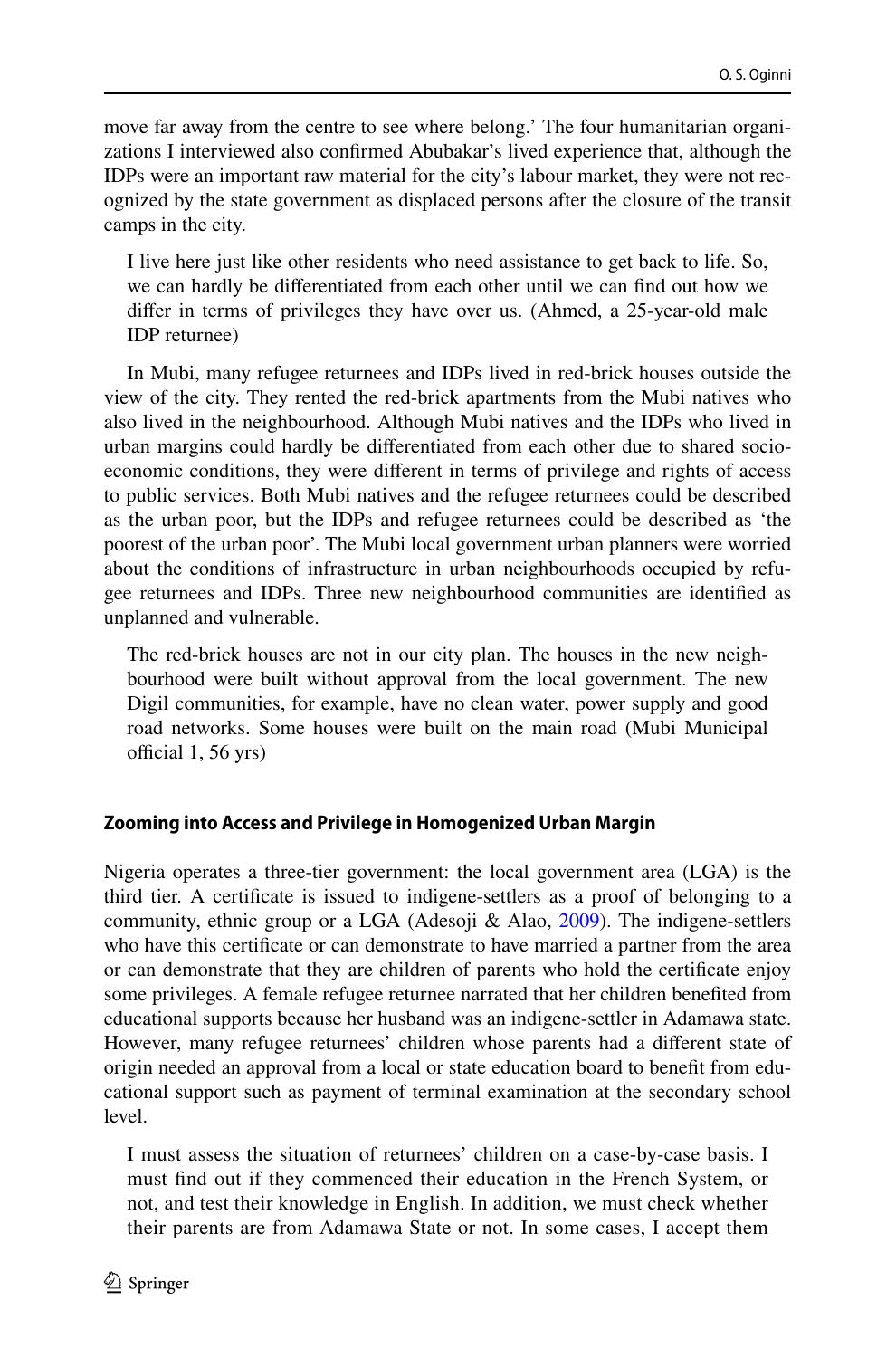into our schools, or I refer them to the state education board for approval (A school principal in Mubi, 57 yrs)

In this section, I have shown that arrival practices in transit sites are conditioned and structured by institutional forms of power. Foucault describes the strategy adopted by the state to regulate the mobility of people in confnement as improvised tactics, arguing that it is 'thoroughly heterogeneous ensembles that comprise diferent elements, the said and the unsaid and the system of relations that can be established between these elements' (Foucault, [1980](#page-19-20), p. 184). Oesch [\(2020](#page-20-17): 353) further elaborates that such tactics can be heterogeneous elements such 'urban practices, discourses and institutions' that appear to be unconnected at the frst instance as they would be in an inclusive plan.

The centralization of camps and incentivization of displaced persons in transit sites embody care and control, but also an improvization that shapes arrival practices within the Mubi metropolis. Both incentivization and encampment policies are targeted towards a common goal to make the displaced persons invisible in border cities such that they become indistinguishable from other marginalized groups whose socioeconomic characteristics overlap at the margin of the city. This resonates Oesch's ([2020](#page-20-17)) argument that the state often improvises incoherent urban planning policies to achieve 'a material homogenization between the camp and surrounding urban space.'

Despite the overwhelming evidence of overlapping displacement in Mubi, what motivated the premature shutdown of the MBBF (transit) camp? For whom and whose interests? What forms of entanglements and political claims did the MBBF enable or upset? In the next section, I describe and analyse the material objects of the MBBF camp as well as its actor-networks.

<span id="page-14-0"></span>

**Fig. 3** Photo showing MBBF, northeast Nigeria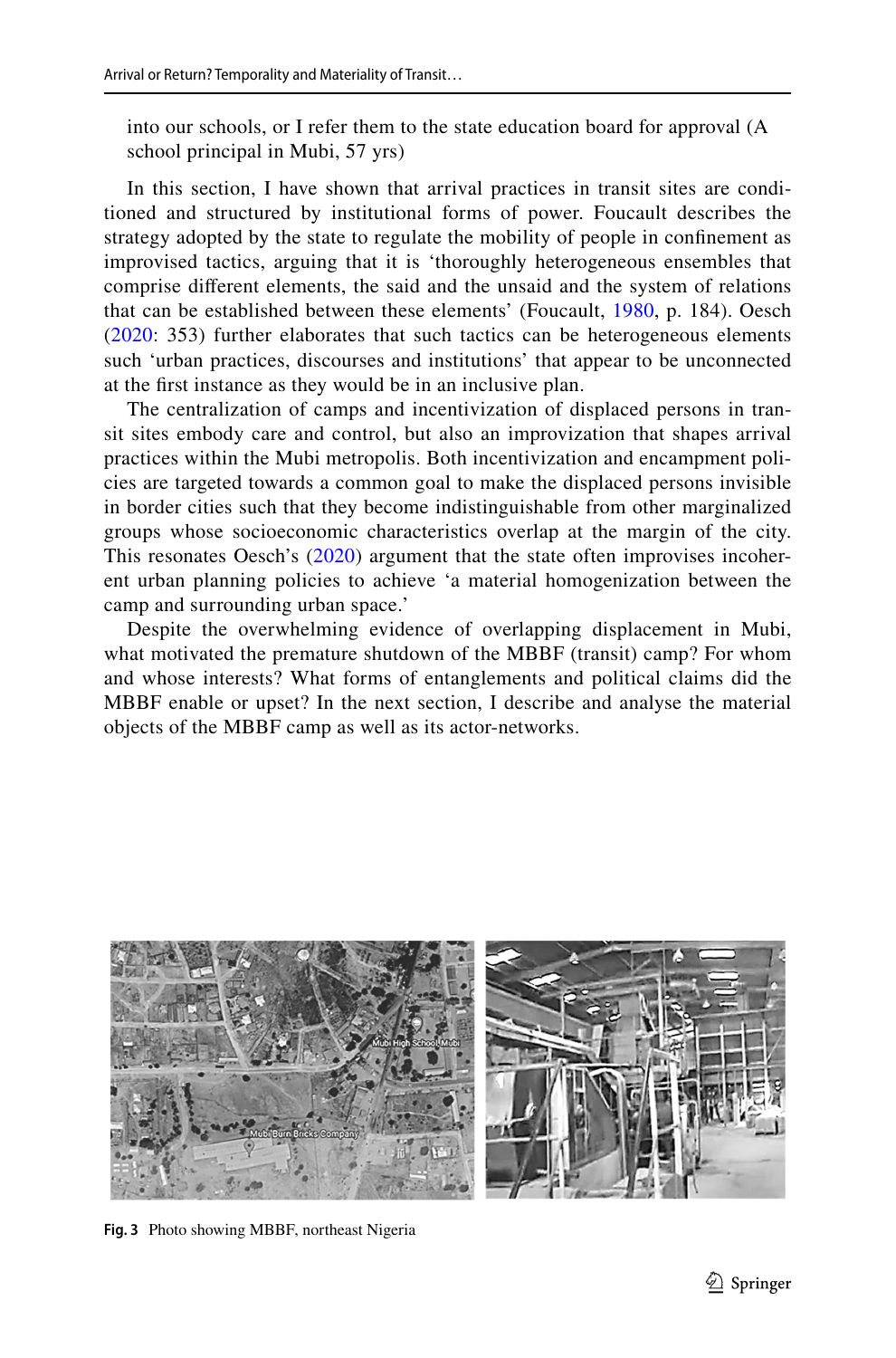# **Materiality of Transit Sites: MBBF**

MBBF was established in the 1980s. It was born out of the national industrial development programmes in Nigeria. The factory produced burnt bricks of various sizes such as facing slips, decking materials, walls and facing bricks (see Fig. [3\)](#page-14-0). Thus, it was the biggest factory in the entire northern Nigeria between the 1980s and 1990s. The proximity to raw materials explained why the factory was set up at the entrance of the city. Formerly, the vast landmass was a motor park for transporting goods and people between Cameroon and Nigeria. The strategic location of the factory placed it above its counterparts established across the country.

However, MBBF was forced to shut down because it could not break even. The high cost of maintenance of the equipment and poor management led to its demise. Other sister industries which depended on the operation of the factory for survival were afected. However, the factory was resuscitated in 2006 for the construction of the Yola modern market. It functioned for a year and then ceased to operate.

Amidst the overlapping displacement, the state government made a case for the factory to be re-opened for industrial production. Experts assessed the mineral deposits in the city (Martins & Gadiga, [2015\)](#page-20-18). The state government assured the public that the factory could create about 125,000 jobs and that the IDPs were better secured at the centralized camps in the state capital. The idea that the factory would create jobs was appealing to the natives of the city. Although the MBBF, being operated as a transit camp, attracted humanitarian organizations that created some jobs and relief supports to the host communities, it was not enough to convince the large population of unemployed youth in the city.

Although the MBBF camp was shut down with the goal of reviving industrial production in the factory, at the time of writing this paper, the factory has not served this purpose. Hence, no job has been created. The city continues to attract a huge population of IDPs from neighbouring border communities due to the booming economic activities and for the fact that many rural parts of the LCB are a battlefeld for the exchange of frepower between the insurgents and the Nigerian state force. Public services such as healthcare and schools have been overstretched in the city (Author et al., 2021).

I think we may be double or triple by now, perhaps around 500,000 people live in Mubi compared to about 286,000 in 2006. Before now, we were used to having 30 pupils in a class, but now we are having 90 people with a teacher. (A retired immigration officer narrated, age 65 yrs)

### **'Everyone Wants the Factory Back': Solidarity of Actor‑Networks**

According to Latour [\(2005](#page-19-11): 70), specifc tricks must be developed to make objects to talk 'to offer descriptions of themselves, to produce scripts of what they are making others—humans or non-humans—do.' The MBBF transit site does not just remain mute, the large deposit of clays, diferent forms of rocks (syntactonic granites, gneisses, and alluvium), gravelly sands, muds, ironstones, etc. go into the processes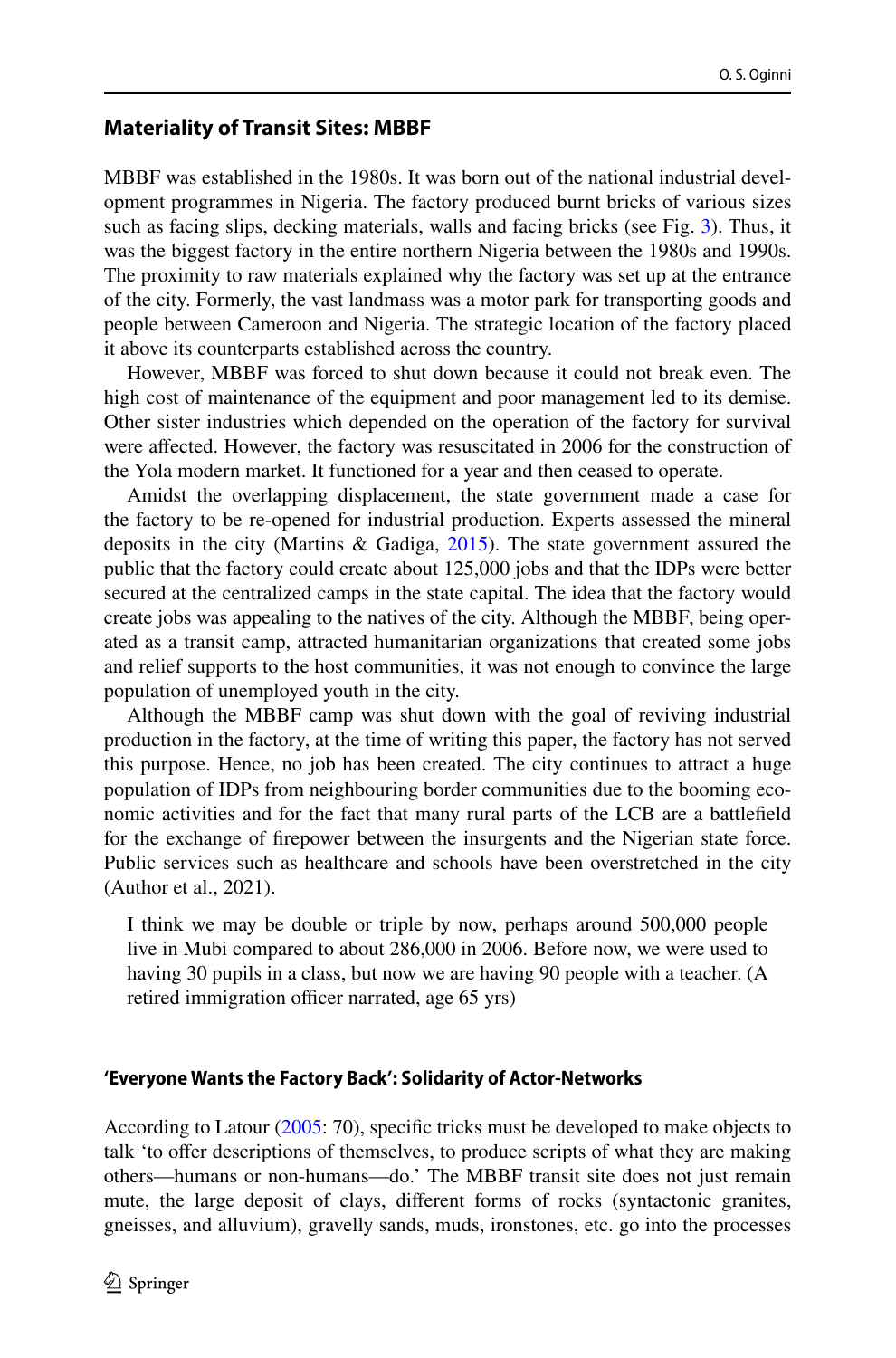of their assemblage as the burnt brick factory to facilitate the closure of the camps. The clays are transformed by the machines and factory workers into burnt bricks. However, in the process of extracting the clays, rocks, gravel and ironstones are also excavated, which become another source of raw materials/products to the allied companies such as ceramic production frms. Looking at the forms of political claims that MBBF enables, the factory, in and of itself, also played an intermediary role in connecting diferent actors and interests.

Mubi and its surroundings have extensive deposits of clay that are fne-grained, moderately dense and plastic, and approximately 12,712 ha or more (Ntekim, [2003\)](#page-20-19). These clays are bounded by diferent forms of rocks (including the syntectonic granites, gneisses and alluvium), and they occur in association with gravelly sands, muds and ironstones (Martins & Gadiga, [2015\)](#page-20-18). This provides for a diverse source of usage and income-generating activities such as ceramic production, gravel and sand for building constructions. The existence of the allied clay companies depends largely on the operation of the MBBF. Quarry companies are also situated behind the factory. The Mubi natives, especially from the Vimtim settlement, engage in small-scale pottery production such as that of traditional pots and kitchen utensils with clays. Vimtim is a settlement with about  $3 \text{ km}^2$  of clay deposits, from which the Mubi Burn Bricks Factory sources its raw materials.

Diferent interests are generated from the production cycle of the burnt bricks; the diferent actors and interests played roles that legitimized the closure of the transit camps in favour of industrial production. MBBF is located at the checkpoints, in which diferent border security agencies generated both legal and illegal incomes from transborder traders. 'I think the presence of IDPs, and humanitarian agencies obstructed the income generating activities at the checkpoints', narrated a resident formerly working in the transit camp. The collective acceptance of the shutdown proposal from the stakeholders represents a source of legitimacy for the state government. As noted by a state university lecturer who I interviewed in a restaurant at the city's centre, 'everyone wants the factory back. So, it does not matter if the IDPs live there or not; it is about the economy of the city'.

# **Conclusion**

After over a decade of conficts and fragility in the LCB region, diferent measures have been adopted to maintain order and regulate the mobility of displaced persons in cities at the borderlines. Since 2015, diferent mechanisms have been adopted on spatial distribution and camping of a signifcant number of the IDPs and refugee returnees in Mubi. The urgent need to secure the city by ensuring temporal characters of transiting sites in Mubi Metropolis created uncertainties but also opportunities that shape arrival practices temporarily, relationally and spatially.

Although the MBBF camp was closed, and the displaced population was relocated 197 km away from the city, the numbers of the IDPs residing in the peri-urban areas have doubled in the last 2 years (ICRC, [2016](#page-19-4)). The displaced who were resettled elsewhere outside the city returned to the city, adding to a signifcant number of the IDPs living in peri-urban areas of the city. The absence of transit camps and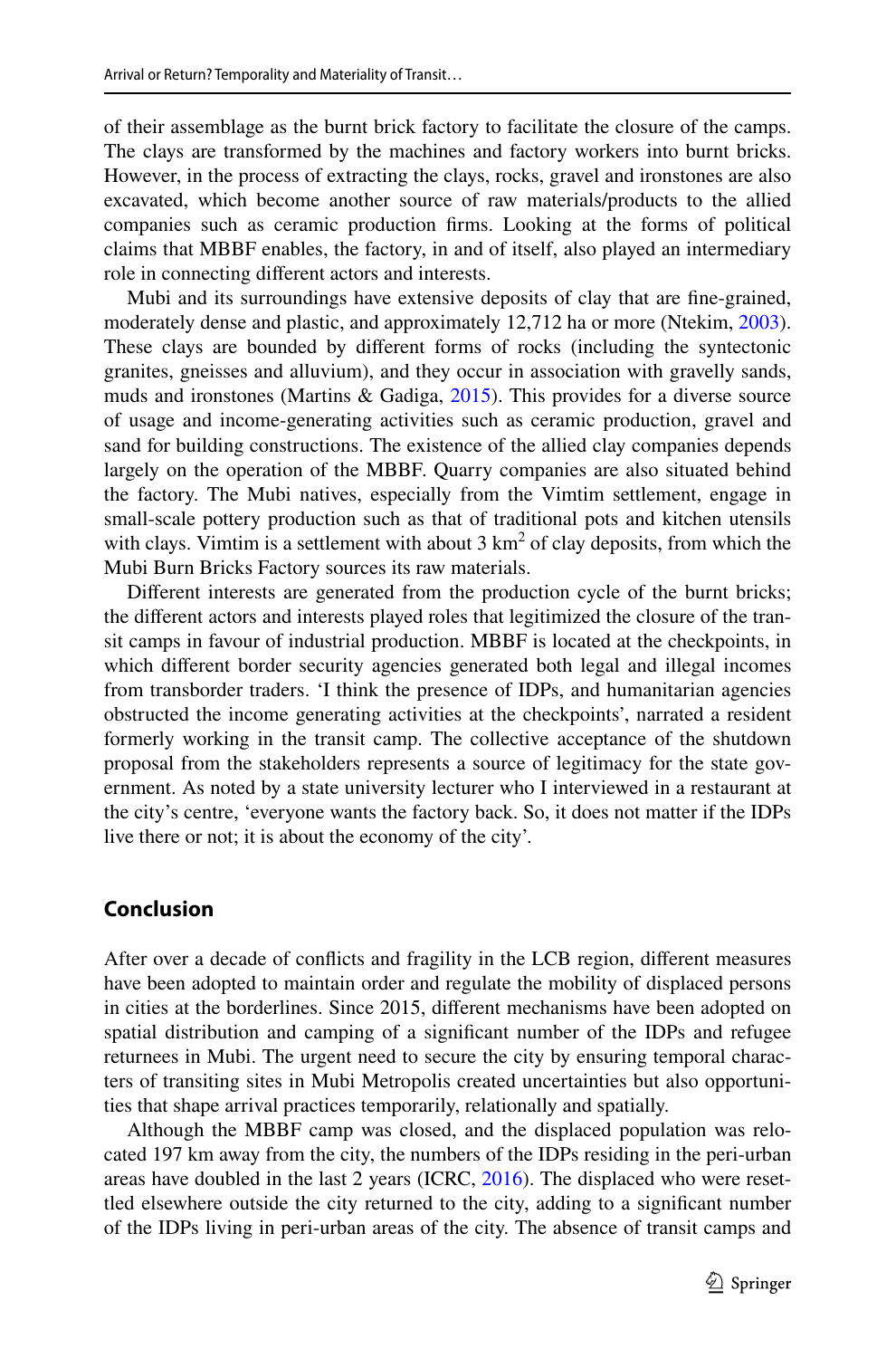makeshifts rendered the process of integration of the IDPs and refugee returnees very difcult because the minimum standards for the displaced persons compete and overlap with the urban margins.

As suggested by Potvin ([2013\)](#page-20-5), humanitarian actors are yet to grasp the dynamic of urbanization processes, and when they are allowed to take charge within urban space, they often circumscribe sites of intervention in a way that promotes the privileged over the less privileged within the urban space. Displaced persons in Mubi relied on the promise of support from the humanitarian agencies as a condition to relocate from the MBBF. However, the absence of institutional humanitarian camps led to the low presence of humanitarian actors, both local and international actors, that could have facilitated a faster integration and livelihood recovery. In this study, I have demonstrated how the co-optation and complex institutional arrangements on access to specifc urban services led to the disruption of arrival practices and promoted exclusion in peri-urban areas of the city.

The Nigerian government's attempt to control the mobility of displaced persons in border cities has both intentional and unintentional consequences. The intentional outcome ensures the invisibility of the displaced persons in the central area of Mubi. This was made alive through its incentivization and encampment policies which failed to address the emergence of the unplanned spaces that are hyper-visible and super-precarious at the urban margins in Mubi. Yet, displaced persons have become an important raw material for capital production in the city's market centre.

As demonstrated in this study and elsewhere, the emerging post-confict cities refect capitalist capture of urban reconstruction project which prioritizes the aspirations of the local elites (Potvin, [2013](#page-20-5); Rodgers, [2019](#page-21-8)). The profound interlinkages of urban development and informality in African cities call for inclusive urban policies. Such urban policies should be aimed at bridging humanitarian and urban development gaps, and should involve all actors, including the displaced and disempowered, who should not be the object of interventions of others. In the case of Mubi, the humanitarian interventions reduced the moment the state government shutdown institutional camps, even though there was a huge humanitarian crisis in the city. Humanitarian organizations moved to a new area outside the city where they had more visibility and control over the institutional camps. This raises the question as to whether humanitarian institutions are well-equipped to tackle the complex urbanization processes, but also if they can remain apolitical and non-proft seeking in urban space where the politics of place and space play signifcant roles in urban reconstruction processes (Feldman, [2014\)](#page-19-21).

A starting point is to recognize infrastructure not only as the outcome of a possibility, but also as a critical form of agency that enables the people living in crisis to transit from the preconditions of conficts. 'Humanizing urbanism' is a goal that goes beyond 'camp approach', which humanitarian organizations have micromanaged over the years. Slightly diferent from the call for understanding how camps become urbanized (Jansen, [2018;](#page-19-12) Sanyal, [2014b](#page-21-0)), we should perhaps look at how urban become human enclaves and asylums for the displaced and disempowered. This is a call for 'critical humanitarian urbanism', in which urban reconstruction after protracted conficts is not defned by urban modernity (that is the neoliberal ideal of what a city should be), but the embedded historical processes and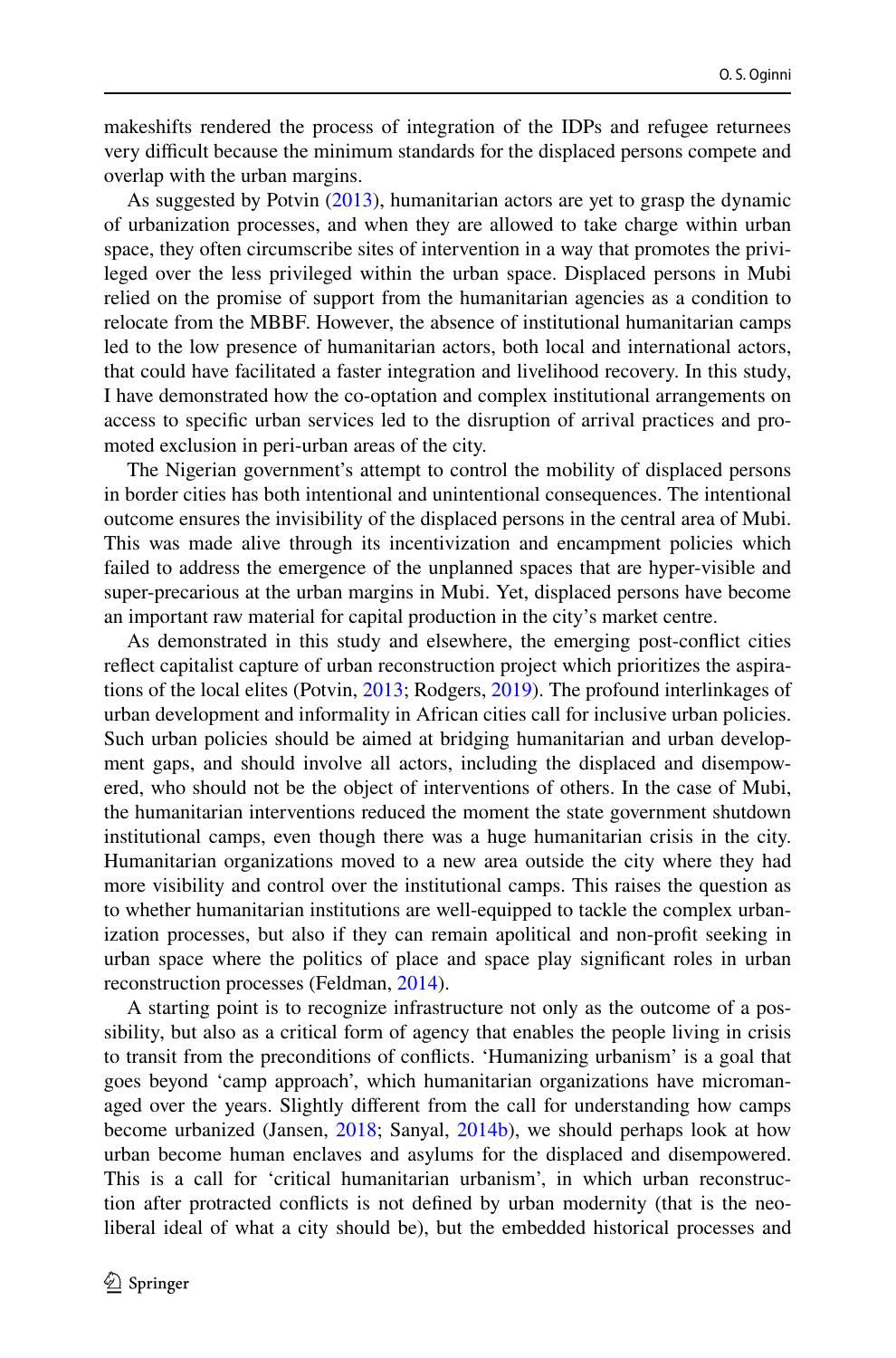peculiarity of cities in Africa. Perhaps, this requires identifying the place of history and urban identities and their planetary links to the urbanization processes, but also the links of informality and forced displacement to urban stability.

#### **Author Contribution** NA.

**Funding** The feldwork for this research was funded by the Federal Ministry of Economic Cooperation and Development (BMZ) via Deutscher Akademischer Austauschdienst (DAAD) [Grant number: 4/01271].

**Data Availability** Audio-recorded interviews are available in six border languages. However, given the sensitive nature of the interviews and privacy concern, audio records are not available to the third party. Anonymized transcripts are available on request. The approved interview guide used for the paper is also available on request.

**Code Availability** NA.

#### **Declarations**

**Ethics Approval** NA

**Consent to Participate** NA

**Consent for Publication** NA

**Confict of Interest** The author declares no competing interests.

**Open Access** This article is licensed under a Creative Commons Attribution 4.0 International License, which permits use, sharing, adaptation, distribution and reproduction in any medium or format, as long as you give appropriate credit to the original author(s) and the source, provide a link to the Creative Commons licence, and indicate if changes were made. The images or other third party material in this article are included in the article's Creative Commons licence, unless indicated otherwise in a credit line to the material. If material is not included in the article's Creative Commons licence and your intended use is not permitted by statutory regulation or exceeds the permitted use, you will need to obtain permission directly from the copyright holder. To view a copy of this licence, visit [http://creativecommons.org/licen](http://creativecommons.org/licenses/by/4.0/) [ses/by/4.0/](http://creativecommons.org/licenses/by/4.0/).

# **References**

- <span id="page-18-1"></span>Abourahme, N. (2015). Assembling and spilling-over: Towards an "ethnography of cement" in a Palestinian refugee camp. *International Journal of Urban and Regional Research, 39*(2), 200–217. [https://](https://doi.org/10.1111/1468-2427.12155) [doi.org/10.1111/1468-2427.12155](https://doi.org/10.1111/1468-2427.12155)
- <span id="page-18-4"></span>Adesoji, A., & Alao, A. (2009). Indigeneship and citizenship in Nigeria: Myth and reality. *The Journal of Pan African Studies (online), 2*(9), 151.
- <span id="page-18-2"></span>African Union. (2009). *Kampala Convention: African Union Convention for the Protection and Assistance of Internally Displaced Persons in Africa*. [https://au.int/sites/default/fles/treaties/36846](https://au.int/sites/default/files/treaties/36846-treaty-kampala_convention.pdf) [treaty-kampala\\_convention.pdf.](https://au.int/sites/default/files/treaties/36846-treaty-kampala_convention.pdf) Accessed 20 Dec 2020
- <span id="page-18-0"></span>Amrith, M. (2017). *Cities as humanitarian actors in contexts of displacement* (04/02). [https://i.unu.edu/](https://i.unu.edu/media/gcm.unu.edu/publication/3521/REPORT-0402.pdf) [media/gcm.unu.edu/publication/3521/REPORT-0402.pdf](https://i.unu.edu/media/gcm.unu.edu/publication/3521/REPORT-0402.pdf). Accessed 20 Dec 2020
- <span id="page-18-3"></span>Atkinson, W. (2018). Time for Bourdieu: Insights and oversights. *Time & Society*, *0*(0). [https://doi.org/10.](https://doi.org/10.1177/0961463X17752280) [1177/0961463X17752280](https://doi.org/10.1177/0961463X17752280)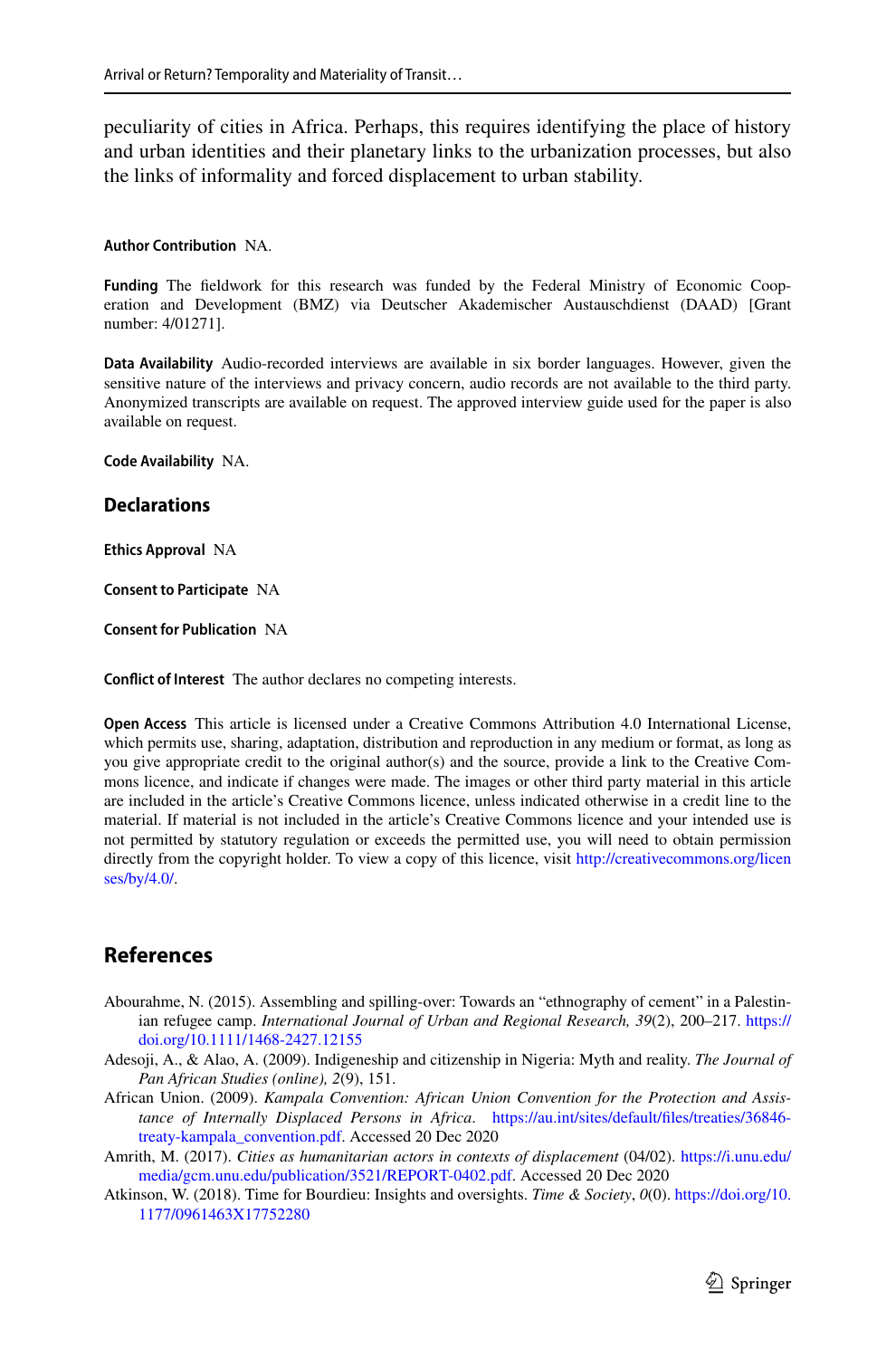- <span id="page-19-13"></span>Boano, C., & Astolfo, G. (2020). Notes around hospitality as inhabitation engaging with the politics of care and refugees' dwelling practices in the Italian urban context. *Migration and Society: Advances in Research, 3*(2), 222–232. <https://doi.org/10.3167/arms.2020.0>
- <span id="page-19-5"></span>Brun, C. (2015). Active waiting and changing hopes: Toward a time perspective on protracted displacement. *Social Analysis, 59*(1), 19–37.<https://doi.org/10.3167/sa.2015.590102>
- <span id="page-19-19"></span>Brun, C. (2016). There is no future in humanitarianism: Emergency, temporality and protracted displacement. *History and Anthropology, 27*(4), 393–410.<https://doi.org/10.1080/02757206.2016.1207637>
- <span id="page-19-17"></span>Carter, N., Bryant-Lukosius, D., DiCenso, A., Blythe, J., & Neville, A. J. (2014). The use of triangulation in qualitative research. *Oncology Nursing Forum, 41*(5), 545–547. [https://doi.org/10.1188/14.ONF.](https://doi.org/10.1188/14.ONF.545-547) [545-547](https://doi.org/10.1188/14.ONF.545-547)
- <span id="page-19-21"></span>Feldman, I. (2014). What is a camp? Legitimate refugee lives in spaces of long-term displacement. *Geoforum, 66*, 244–252.<https://doi.org/10.1016/j.geoforum.2014.11.014>
- <span id="page-19-14"></span>Fiddian-Qasmiyeh, E. (2016). Repressentations of displacement from the middle east and North Africa. *Public Culture, 28*(3), 457–473.<https://doi.org/10.1215/08992363-3511586>
- <span id="page-19-20"></span>Foucault, M. (1980) The confession of the fesh. In C. Gordon (Ed.), *Power/knowledge: selected interviews and other writings.* Harvester Press.
- <span id="page-19-6"></span>Hänsch, V. (2020). On patience: Perseverance and imposed waiting during dam-induced displacement in Northern Sudan. *Critical African Studies, 12*(1), 79–92. [https://doi.org/10.1080/21681392.2019.](https://doi.org/10.1080/21681392.2019.1697317) [1697317](https://doi.org/10.1080/21681392.2019.1697317)
- <span id="page-19-9"></span>Hultin, L. (2019). On becoming a sociomaterial researcher: Exploring epistemological practices grounded in a relational, performative ontology. *Information and Organization, 29*(2), 91–104. [https://doi.org/](https://doi.org/10.1016/j.infoandorg.2019.04.004) [10.1016/j.infoandorg.2019.04.004](https://doi.org/10.1016/j.infoandorg.2019.04.004)
- <span id="page-19-4"></span>ICRC. (2016). *Internal displacement in north-east Nigeria: Operationalising the Kampala convention in Borno, Adamawa and Yobe states*. [https://www.globalprotectioncluster.org/\\_assets/fles/tools\\_and\\_](https://www.globalprotectioncluster.org/_assets/files/tools_and_guidance/InternalDisplacement/internal-displacement-in-north-east-nigeria.pdf) [guidance/InternalDisplacement/internal-displacement-in-north-east-nigeria.pdf](https://www.globalprotectioncluster.org/_assets/files/tools_and_guidance/InternalDisplacement/internal-displacement-in-north-east-nigeria.pdf). Accessed 20 Dec 2020
- <span id="page-19-3"></span>ICRC. (2018). *Displaced in cities*. [https://shop.icrc.org/displaced-in-cities-experiencing-and-responding](https://shop.icrc.org/displaced-in-cities-experiencing-and-responding-to-urban-internal-displacement-outside-camps-2822.html?___store=default.)[to-urban-internal-displacement-outside-camps-2822.html?\\_\\_\\_store=default.](https://shop.icrc.org/displaced-in-cities-experiencing-and-responding-to-urban-internal-displacement-outside-camps-2822.html?___store=default.) Accessed 20 Dec 2020
- <span id="page-19-2"></span>International Organization for Migration. (2019). *Emergency tracking tool (Ett)*. [https://displacement.](https://displacement.iom.int/system/tdf/reports/IOM) [iom.int/system/tdf/reports/IOM](https://displacement.iom.int/system/tdf/reports/IOM) Nigeria DTM Emergency Tracking Tool %28ETT%29 Report No.112 %2825 - 31 March 2019%29\_0.pdf?fle=1&type=node&id=5423
- <span id="page-19-1"></span>Jansen, B. J. (2016). The protracted refugee camp and the consolidation of a humanitarian urbanism. *International Journal of Urban and Regional Research*. [https://library.wur.nl/WebQuery/wurpubs/](https://library.wur.nl/WebQuery/wurpubs/fulltext/419236) [fulltext/419236](https://library.wur.nl/WebQuery/wurpubs/fulltext/419236). Accessed 20 Dec 2020
- <span id="page-19-12"></span>Jansen, B. J. (2018). *Kakuma refugee camp: Humanitarian urbanism in Kenya's accidental city*. Zed Books Ltd. [http://dx.doi.org/10.5040/9781350220942](https://doi.org/10.5040/9781350220942)
- <span id="page-19-8"></span>Jeferson, A., Turner, S., & Jensen, S. (2019a). *Introduction: On stuckness and sites of confnement introduction: On stuckness and sites of confnement*. *1844*. [https://doi.org/10.1080/00141844.2018.15449](https://doi.org/10.1080/00141844.2018.1544917) [17](https://doi.org/10.1080/00141844.2018.1544917)
- <span id="page-19-7"></span>Jeferson, A., Turner, S., & Jensen, S. (2019b). Introduction: On stuckness and sites of confnement. *Ethnos, 84*(1), 1–13.<https://doi.org/10.1080/00141844.2018.1544917>
- <span id="page-19-10"></span>Lagesen, V. A. (2012). *Reassembling gender: Actor-network theory (ANT) and the making of the technology in gender*. <https://doi.org/10.1177/0306312712437078>
- <span id="page-19-18"></span>Latham, R., Vosko, L. F., Preston, V., & Melisa, B. (2014). *Liberating temporariness?* (L. F. Vosko, V. Preston, & R. Latham (eds.)). McGill-Queen's University Press. [http://www.jstor.org/stable/j.ctt7z](http://www.jstor.org/stable/j.ctt7zt1sf) [t1sf](http://www.jstor.org/stable/j.ctt7zt1sf). Accessed 20 Dec 2020
- <span id="page-19-11"></span>Latour, B. (2005). Reassembling the social: An introduction to actor-network-theory. In *Science & Technology Studies*. Oxford University Press.<https://doi.org/10.23987/sts.55207>
- <span id="page-19-0"></span>Lenner, K., & Turner, L. (2019). Making refugees work? The politics of integrating Syrian tefugees into the labor market in Jordan. *Middle East Critique, 28*(1), 65–95. [https://doi.org/10.1080/19436149.](https://doi.org/10.1080/19436149.2018.1462601) [2018.1462601](https://doi.org/10.1080/19436149.2018.1462601)
- <span id="page-19-15"></span>Leutlof-Grandits, C. (2019). Temporalities of refugee experience in Germany. Diversifcation of asylum rights and proliferation of internal boundaries Le temporalità dell'esperienza di rifugiato in Germania. Diversifcazione del diritto d'asilo e proliferazione dei confni interni. *Archivio Antropologico Mediterraneo, 21*(2), 0–17.<https://doi.org/10.4000/aam.2432>
- <span id="page-19-16"></span>Løvgren, R., & Turner, S. (2019). 'Winning life' and the discipline of death at Iwawa Island. *Ethnos, 84*(1), 27–40.<https://doi.org/10.1080/00141844.2017.1373687>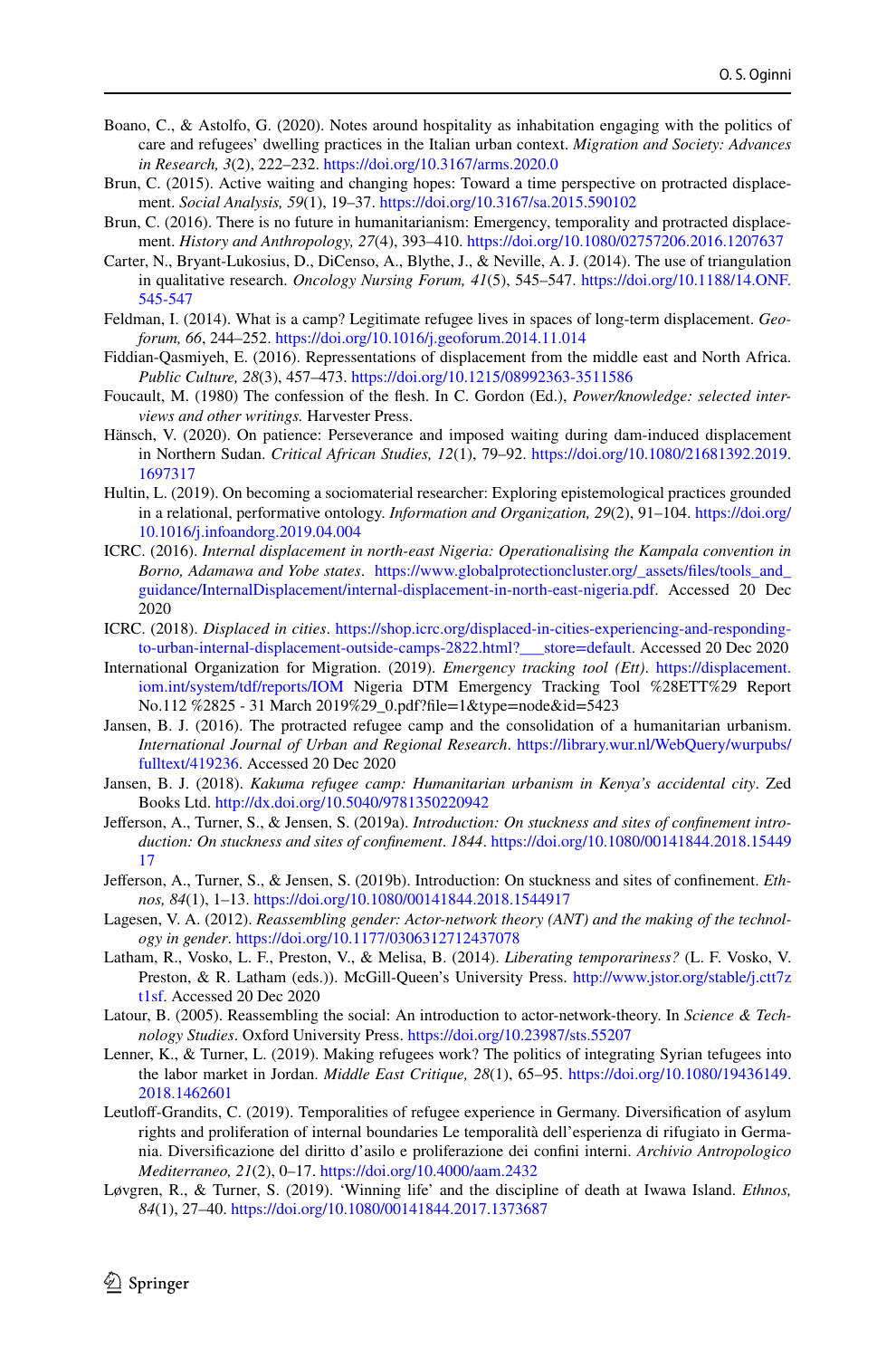- <span id="page-20-0"></span>Macdonald, A., & Porter, H. (2021). The politics of return: Understanding trajectories of displacement and the complex dynamics of 'return' in Central and East Africa. *Journal of Refugee Studies, 33*(4), 639–662.<https://doi.org/10.1093/jrs/feaa118>
- <span id="page-20-2"></span>Magrin, G., Montclos, M. P. De, Chauvin, E., Lemoalle, J., Raimond, C., Rangé, C., Doua, S. A., Dangbet, Z., Don-donné, G. P., Hessana, A., Higazi, A., Fougou, H. K., Mahamadou, A., Mohamed, K., Tafda, A. A., Tukur, A. L., & Zieba, F. W. (2018). *Crisis and development the Lake Chad region and Boko Haram*. <http://www.jstor.org/stable/j.ctt7zt1sf>. Accessed 20 Dec 2020
- <span id="page-20-10"></span>Mark, B. F. (2015). The paradox of Cameroon-Nigeria interactions: Connecting between the edges of opportunity/beneft and quandary. *International Journal of Peace and Development Studies, 6*(3), 30–48.<https://doi.org/10.5897/IJPDS2015.0224>
- <span id="page-20-8"></span>Martin, D., Minca, C., & Katz, I. (2020). Rethinking the camp: On spatial technologies of power and resistance. *Progress in Human Geography, 44*(4), 743–768. [https://doi.org/10.1177/0309132519](https://doi.org/10.1177/0309132519856702) [856702](https://doi.org/10.1177/0309132519856702)
- <span id="page-20-18"></span>Martins, A. K., & Gadiga, B. L. (2015). Satellite remote sensing for mineral deposit assessment of clay in Mubi Local Government Area of Adamawa State, Nigeria. *Geoscience, 5*(1), 26–30. <https://doi.org/10.5923/j.geo.20150501.03>
- <span id="page-20-9"></span>Meeus, B., Van Heur, B., & Arnaut, K. (2018). Migration and the infrastructural politics of urban arrival. In *Arrival Infrastructures: Migration and Urban Social Mobilities*. [https://doi.org/10.](https://doi.org/10.1007/978-3-319-91167-0_1) [1007/978-3-319-91167-0\\_1](https://doi.org/10.1007/978-3-319-91167-0_1)
- <span id="page-20-11"></span>Montclos, Marc-Antoine Pérouse de. (2015). Boko Haram: Islamism, politics, security and the state in Nigeria. In Marc-Antoine P. de Montclos (Ed.), *African Security Review* (Vol. 24, Issue 1). African Studies Centre. <https://doi.org/10.1080/10246029.2015.996023>
- <span id="page-20-6"></span>Müller, M. (2015). Assemblages and actor-networks: Rethinking socio-material power, politics and space. *Geography Compass, 9*(1), 27–41. <https://doi.org/10.1111/gec3.12192>
- <span id="page-20-12"></span>Nagarajan, C., Pohl, B., Rüttinger, L., Sylvestre, F., Vivekananda, J., Wall, M., & Wolfmaier, S. (2018). *Climate-fragility profle: Lake Chad Basin*. [https://www.adelphi.de/en/publication/clima](https://www.adelphi.de/en/publication/climate-fragility-profile-lake-chad-basin) [te-fragility-profle-lake-chad-basin.](https://www.adelphi.de/en/publication/climate-fragility-profile-lake-chad-basin) Accessed 20 Dec 2020
- <span id="page-20-14"></span>National Bureau of Statistics. (2020). Labor force statistics: Unemployment and underemployment report. *Labor Force Statistics Unemployment and Underemployment Report*, *1*(December), 1–88. [https://www.proshareng.com/news/NigeriaEconomy/Unemployment-Rate-Rises-to-18.8Percent](https://www.proshareng.com/news/NigeriaEconomy/Unemployment-Rate-Rises-to-18.8Percent-i/37757)[i/37757](https://www.proshareng.com/news/NigeriaEconomy/Unemployment-Rate-Rises-to-18.8Percent-i/37757). Accessed 20 Dec 2020
- <span id="page-20-13"></span>National Population Commission. (2015). *RAPID: The change we seek raising our quality of life*. fle:///C:/Users/USER/Desktop/RAPID ADAMAWA STATE NIGERIA.pdf
- <span id="page-20-7"></span>Nikuze, A., Sliuzas, R., Flacke, J., & van Maarseveen, M. (2019). Livelihood impacts of displacement and resettlement on informal households - A case study from Kigali, Rwanda. *Habitat International, 86*(February), 38–47.<https://doi.org/10.1016/j.habitatint.2019.02.006>
- <span id="page-20-19"></span>Ntekim, E. E. (2003). Ceramic qualitites of Instustiral clay deposites at Vimim in Mubi, Northeastern Nigeria. *Global Journal of Geological Sciences, 1*(1), 169–177.
- <span id="page-20-3"></span>Oginni, S. O., Opoku, M. P., & Alupo, B. A. (2020). Terrorism in the Lake Chad region: Integration of refugees and internally displaced persons. *Journal of Borderlands Studies, 35*(5), 725–741. <https://doi.org/10.1080/08865655.2018.1457975>
- <span id="page-20-17"></span>Oesch, L. (2020). An improvised dispositif: Invisible urban planning in the refugee camp. *International Journal of Urban and Regional Research, 44*(2), 349–365. [https://doi.org/10.1111/1468-](https://doi.org/10.1111/1468-2427.12867) [2427.12867](https://doi.org/10.1111/1468-2427.12867)
- <span id="page-20-15"></span>Oginni, S. O., Opoku, M. P., & Nketsia, W. (2021). Crisis at the intersection of four countries: Healthcare access for displaced persons in the Lake Chad Basin region. *Ethnicity & Health*, *0*(0), 1–20. <https://doi.org/10.1080/13557858.2021.1947471>
- <span id="page-20-4"></span>Onapajo, H., & Ozden, K. (2020). Non-military approach against terrorism in Nigeria: Deradicalization strategies and challenges in countering Boko Haram. *Security Journal, 33*(3), 476–492. <https://doi.org/10.1057/s41284-020-00238-2>
- <span id="page-20-1"></span>Pech, L., & Lakes, T. (2017). The impact of armed confict and forced migration on urban expansion in Goma: Introduction to a simple method of satellite-imagery analysis as a complement to feld research. *Applied Geography, 88*, 161–173. <https://doi.org/10.1016/j.apgeog.2017.07.008>
- <span id="page-20-16"></span>Pech, Lisa, Büscher, K., & Lakes, T. (2018). Intraurban development in a city under protracted armed confict: Patterns and actors in Goma, DR Congo. *Political Geography, 66*(October 2017), 98–112. <https://doi.org/10.1016/j.polgeo.2018.08.006>
- <span id="page-20-5"></span>Potvin, M. (2013). Humanitarian urbanism under a neoliberal regime. *International RC21 Conference 2013*, *August*.